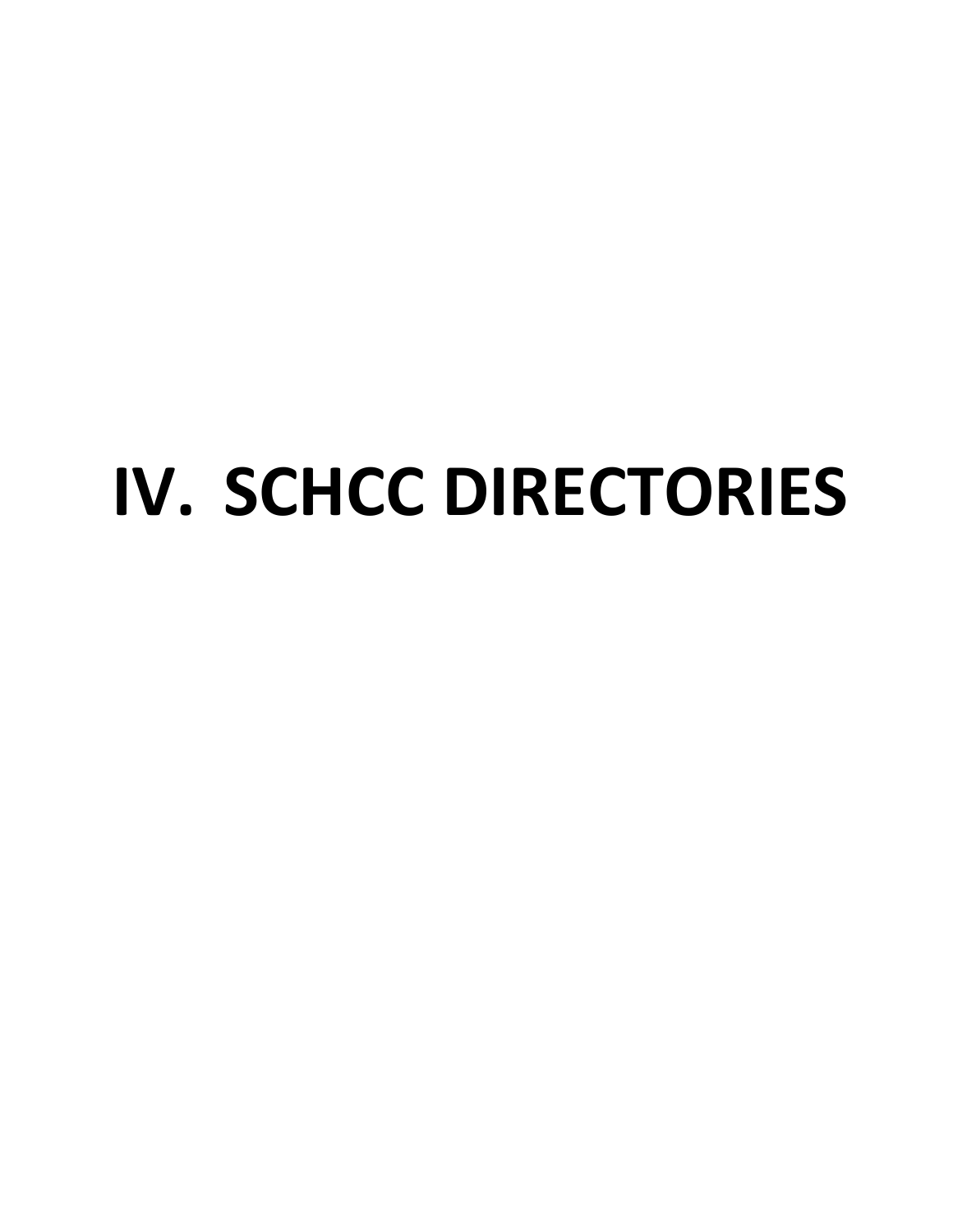#### **EXECUTIVE COMMITTEE OFFICERS**

#### **President – Boyd Matsuyama**

Puka'ana Congregational Church (West Hawai'i) PO Box 228 Honaunau, HI 96726 E-mail: [yamabtm0@yahoo.com](mailto:yamabtm0@yahoo.com)

#### **Vice-President – Lorna Motas**

Kaumakapili Church (O'ahu) 766 North King Street Honolulu, HI 96817 E-mail: [lornamotas33@gmail.com](mailto:lornamotas33@gmail.com)

#### **Secretary – Kahu Kealahou Alika** (Retired)

Wailuku Union Church (Maui) 2035 Pakolu Street Wailuku, Maui, HI 96793 E-mail: [kealahou70@gmail.com](mailto:kealahou70@gmail.com)

#### **Treasurer – Frank J. Mulec**

Opihikao Congregational Church (East Hawaii) PO Box 1065 Pahoa, HI 96778 E-mail: [frankm808@yahoo.com](mailto:frankm808@yahoo.com)

#### **Advisor – Sharon Matsuyama**

Puka'ana Congregational Church (West Hawai'i) PO Box 228 Honaunau, HI 96726 E-mail: [keliipaakaua@gmail.com](mailto:keliipaakaua@gmail.com)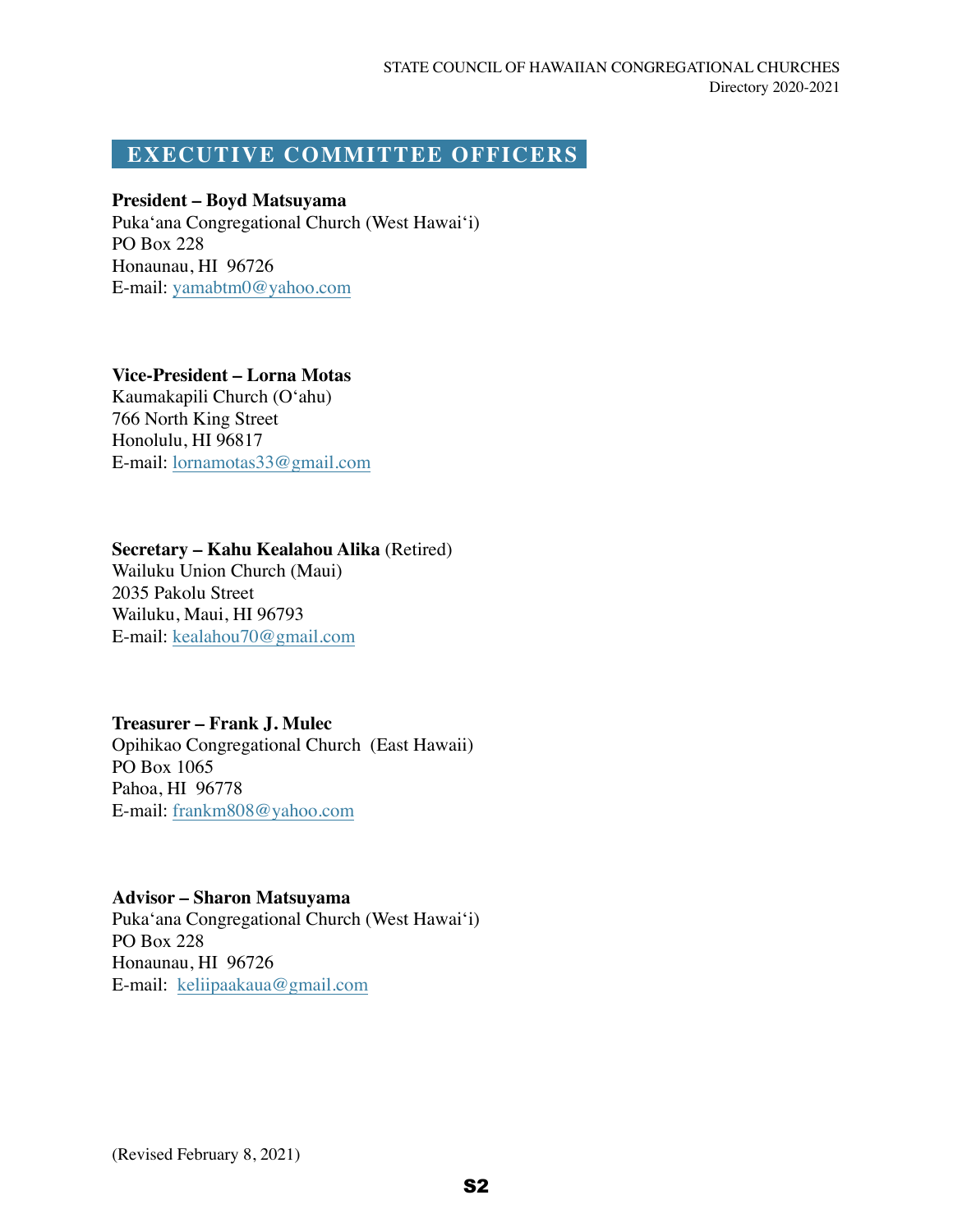#### **ISLAND COUNCIL REPRESENTATIVES**

#### **Kaua'i: Jade Haunani Pacheco – President**

Wai'oli Hui'ia Church PO Box 231 Hanalei, HI 96714 E-mail: [hpfllc@hawaiiantel.net](mailto:hpfllc@hawaiiantel.net)

#### **O'ahu: Ka'iulani Hess – Vice President**

Kawaiaha'o Church 957 Punchbowl Street Honolulu, HI 96813 E-mail: [kaiulani.hess@att.net](mailto:kaiulani.hess@att.net)

#### **Moloka'i: Uluwehi Sai – Treasurer**

Kalaiakamanu Hou Congregational Church PO Box 606 Kaunakakai, HI 96748 E-mail: [uluwehisai@gmail.com](mailto:uluwehisai@gmail.com)

#### **Maui: Aileen Trout – President**

Lahuiokalani Ka'anapali Congregational Church 1270 Nahale Place Lahaina, HI 96761 E-mail: [atrout5525@aol.com](mailto:atrout5525@aol.com)

#### **East Hawai'i: Clement Malani, Jr. – Vice President**

Laupahoehoe Congregational Church 74-229 Ililoa Street Kailua Kona, HI 96740 E-mail: [cmalani77@yahoo.com](mailto:cmalani77@yahoo.com)

#### **West Hawai'i: Sharon Matsuyama - President**

*Puka'ana Congregational Church*  PO Box 228 Honaunau, HI 96726 E-mail: [keliipaakaua@gmail.com](mailto:keliipaakaua@gmail.com)

(Revised February 8, 2021)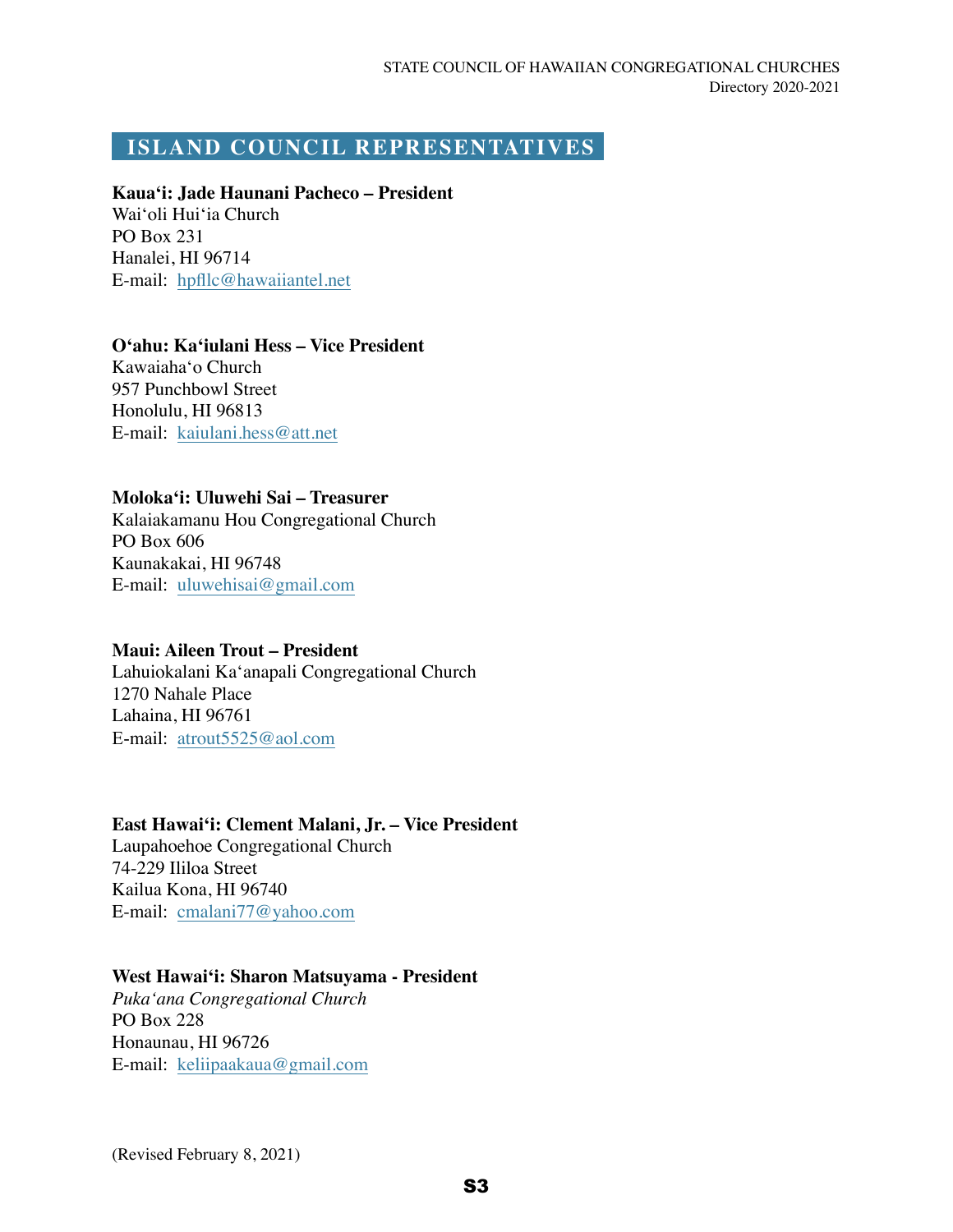#### **CONFERENCE STAFF**

**Conference Minister Kahu David Popham**  Hawai'i Conference United Church of Christ 1848 Nu'uanu Avenue Honolulu, HI 96817 E-mail: [dpopham@hcucc.org](mailto:dpopham@hcucc.org)

 **PARTNERS**

**Pu'a Foundation Toni Bissen – Executive Director**  P.O. Box 11025 Honolulu, HI 96828 E-mail: [toni.bissen@puafoundation.net](mailto:toni.bissen@puafoundation.net)

**Association of Hawaiian Evangelical Churches (AHEC) Kerisa Carmelo - Pu'uku**  c/o Hawaii Conference United Church of Christ 1848 Nu'uanu Avenue Honolulu, HI 96817 E-mail: [kerisainkona@aol.com](mailto:kerisainkona@aol.com)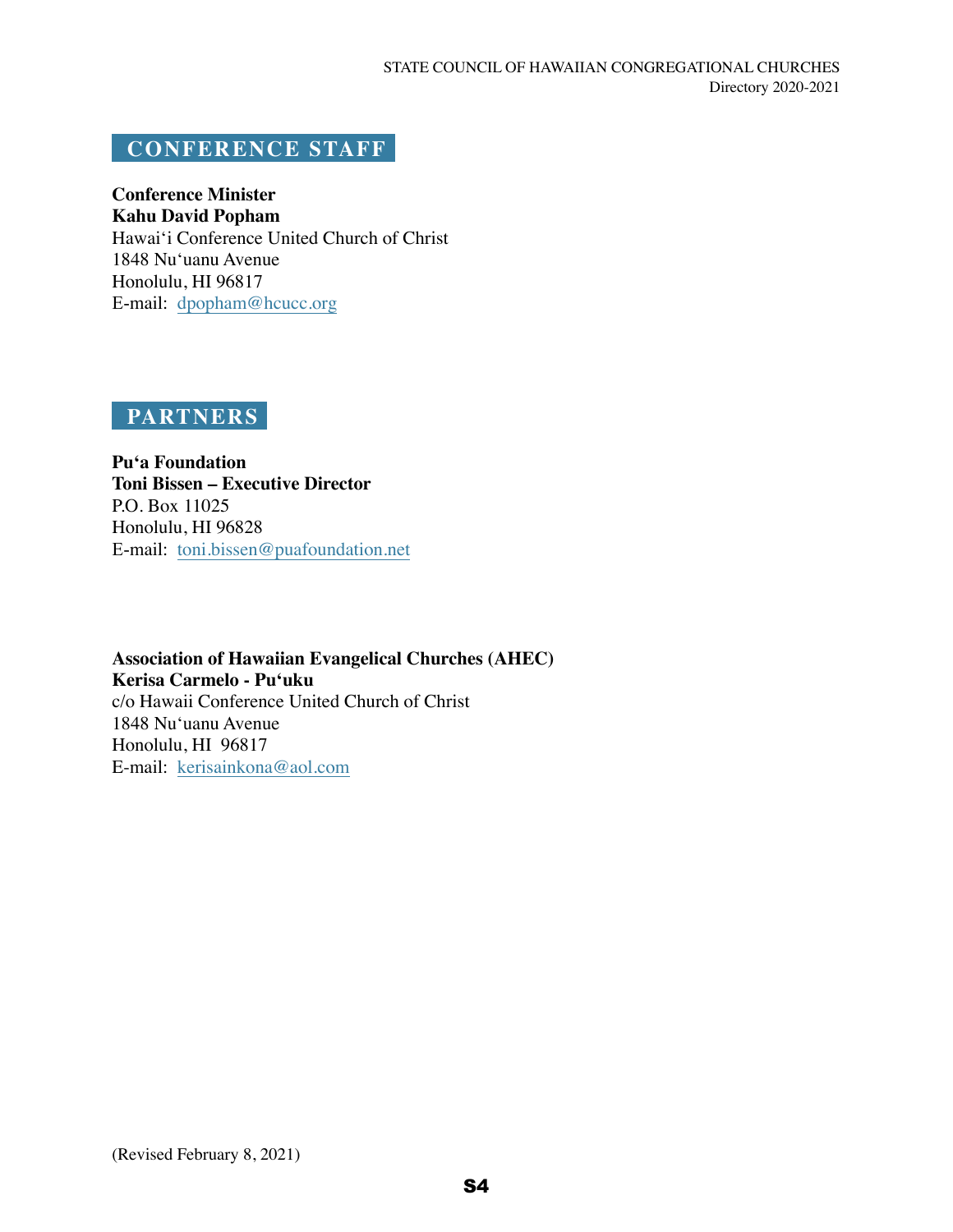#### **State Council of Hawaiian Congregational Churches** Member Churches • Address Directory

| <b>Haili Congregational Church</b>                               | 211 Haili St.<br>Hilo, Hawai'i 96720-2928                   | East<br>Hawai'i        |
|------------------------------------------------------------------|-------------------------------------------------------------|------------------------|
| Kalapana Maunakea First Hawaiian<br><b>Congregational Church</b> | P.O. Box 20, Pahoa<br>Hawai'i 96778                         | East<br>Hawai'i        |
| <b>Laupahoehoe Congregational Church</b>                         | 74-229 Ililoa St.<br>Kailua-Kona, HI 96740                  | East<br>Hawaii<br>East |
| Ola'a First Hawaiian Congregational Church                       | P.O. Box 509<br>Kurtistown, Hawai'i 96760-0509              | Hawai'i                |
| 'Opihikao Congregational Church                                  | 13-6325 Kalapana-Kapoho Bch Rd<br>Pahoa, Hawai'i 96778-8084 | East<br>Hawai'i        |
| Pohakupuka Congregational Church                                 | P.O. Box 93<br>Ninole, Hawai'i 96773                        | East<br>Hawai'i        |
| Pu'ula UCC                                                       | RR 4, Box 2258<br>Pahoa, Hawai'i 96778                      | East<br>Hawai'i        |
| Hauoli Kamanao                                                   | 79-7199 Mamalahoa Hwy #E138<br>Holualoa, HI 96725           | West<br>Hawaii         |
| <b>Helani Congregational Church</b>                              | P.O. Box 2509<br>Kealakekua, Hawai'i 96750                  | West<br>Hawai'i        |
| Kahikolu Congregational Church                                   | P.O. Box 244<br>Kealakekua, Hawai'i 96750                   | West<br>Hawai'i        |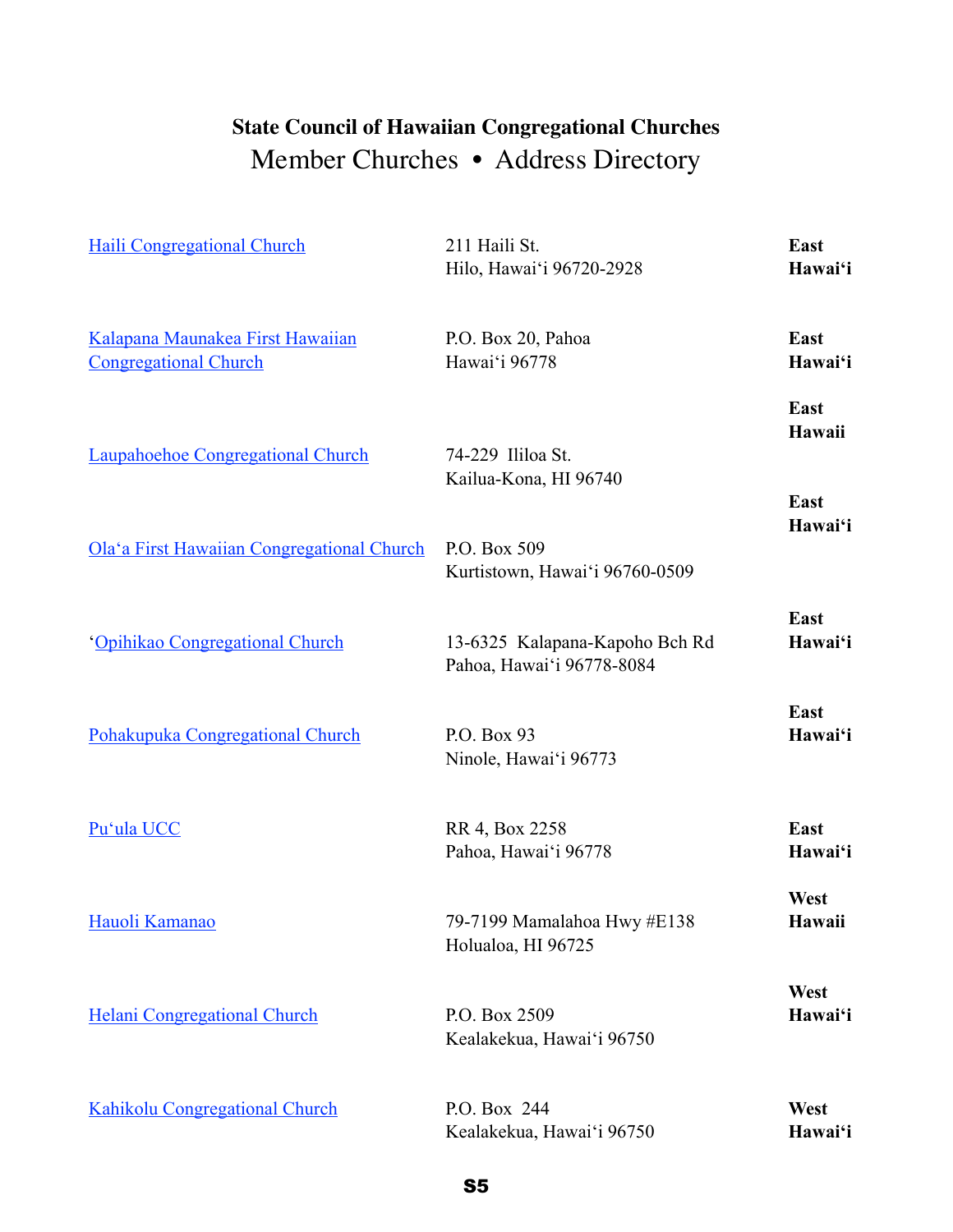| Kauaha'ao Congregational Church       | P.O. Box 622<br>Na'alehu, Hawai'i 96772                  | West<br>Hawai'i |
|---------------------------------------|----------------------------------------------------------|-----------------|
| <b>Lanakila Congregational Church</b> | P.O. Box 1337<br>Kealakekua, Hawai'i 96750-1337          | West<br>Hawai'i |
| Puka'ana Congregational Church        | P.O. Box 228<br>Honaunau, Hawai'i 96726                  | West<br>Hawai'i |
| Bernice Pauahi Bishop Memorial Chapel | 1887 Makuakane St., Bldg. 65,<br>Honolulu, Hawai'i 96817 | $O4$ ahu        |
| Hau'ula Congregational Church         | P.O. Box 480<br>Hau'ula, Hawai'i 96717                   | $O4$ ahu        |
| Ka Hana O Ke Akua Church              | P.O. Box 4026<br>Wai'anae, Hawai'i 96792                 | O'ahu           |
| Kahikuonalani Church UCC              | 757 Ho'omalu St.<br>Pearl City, Hawai'i 96782            | O'ahu           |
| Kalihi and Moanalua Church            | 1313 Kam IV Road<br>Honolulu, Hawai'i 96819              | $O4$ ahu        |
| Kaumakapili Church                    | 766 N. King St.<br>Honolulu, Hawai'i 96817               | $O4$ ahu        |
| Kawaiaha'o Church                     | 957 Punchbowl St.<br>Honolulu, Hawai'i 96813             | $O'$ ahu        |
| Lili'uokalani Protestant Church       | P.O. Box 187<br>Hale'iwa, Hawai'i 96812                  | O'ahu           |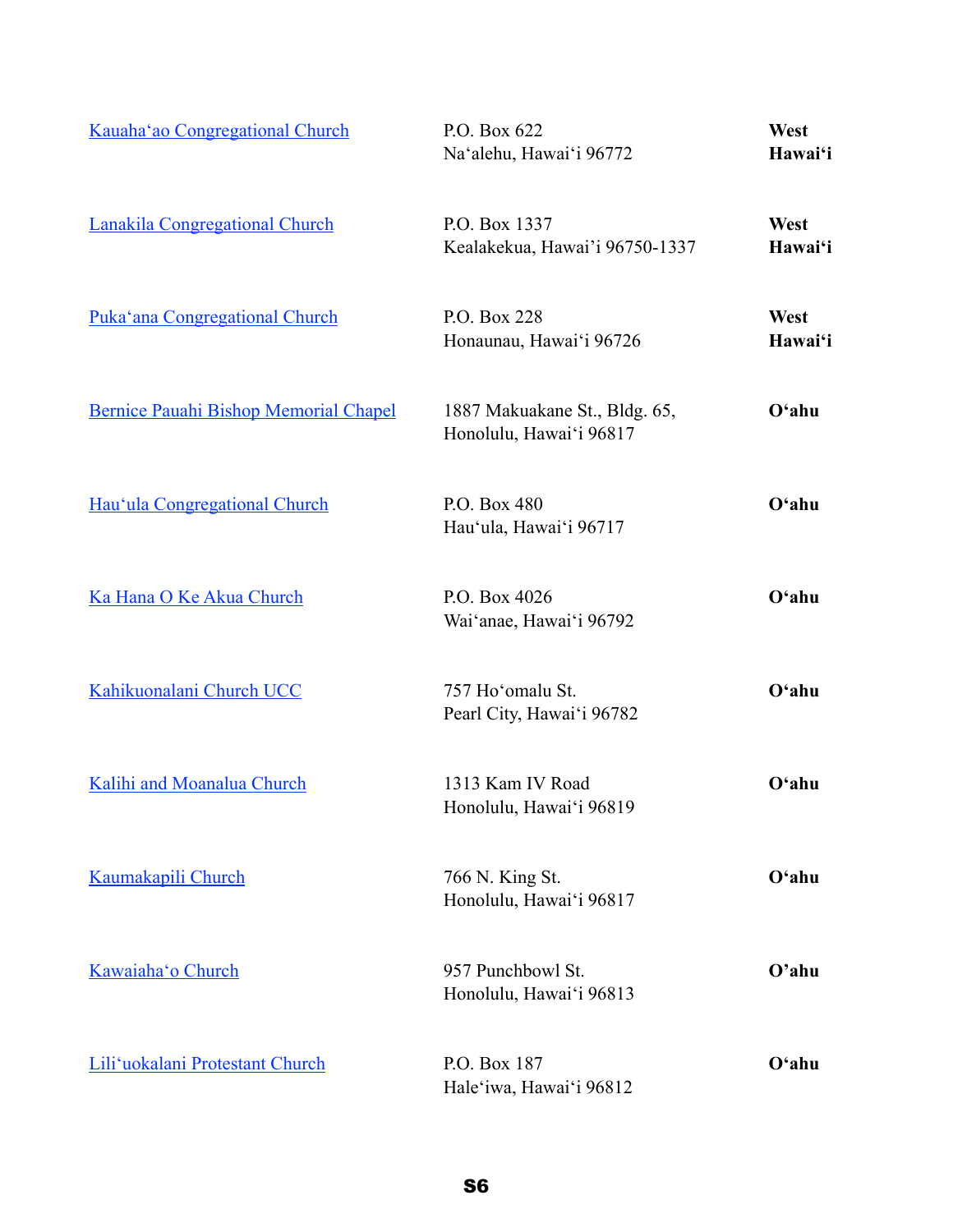| <b>Pearl City Community Church</b>                      | 933 Lehua Avenue<br>Pearl City, HI 96782     | $O4$ ahu |
|---------------------------------------------------------|----------------------------------------------|----------|
| Wai'anae Protestant Church                              | 85-946 Mill St.<br>Wai'anae, Hawai'i 96792   | $O4$ ahu |
| Ka'ahumanu Church                                       | P.O. Box 1403<br>Wailuku, Hawai'i 96793-6403 | Maui     |
| Kahakuloa Hawaiian<br>Congregational Church (jnactive)  | 3499 Kahekili Hwy<br>Wailuku, Hawai'i 96793  | Maui     |
| Keawala'i Congregational Church                         | 5300 Makena Road<br>Makena, Hawai'i 96753    | Maui     |
| <b>Keolahou Congregational Hawaiian</b><br>Church       | 177 S. Kihei Road<br>Kihei, Hawai'i 96753    | Maui     |
| Lahuiokalani Ka'anapali<br><b>Congregational Church</b> | 1270 Nahale Place<br>Lahaina, Hawai'i 96761  | Maui     |
| Olowalu Lanakila Hawaiian Church                        | P.O. Box 2880<br>Wailuku, Hawai'i 96793      | Maui     |
| Pa'ia Hawaiian Protestant Church                        | P.O. Box 790540<br>Pa'ia, Hawai'i 96779      | Maui     |
| <b>Waiola Church</b>                                    | P.O. Box 455<br>Lahaina, Hawai'i 96767-0455  | Maui     |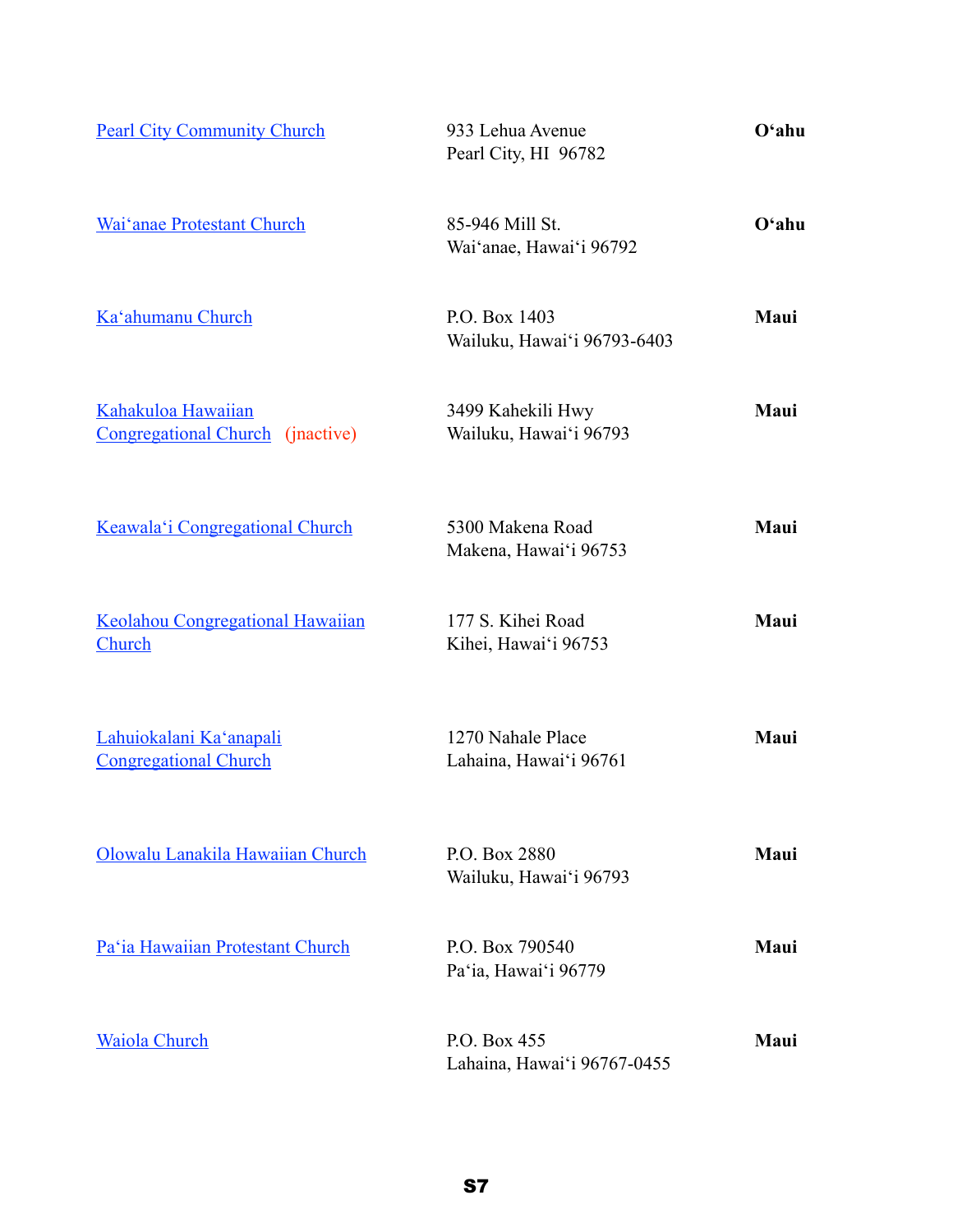| Kalanikahua Hou Church<br>(Ha'iku Protestant) (inactive) | P.O. Box 777<br>Ha'iku, Hawai'i 96708        | Maui   |
|----------------------------------------------------------|----------------------------------------------|--------|
| <b>Kaulanapueo Congregational</b><br>Church              | 110 Malanani Dr.<br>Kula, Hawai'i 96790      | Maui   |
| <b>Keanae Congregational Church</b>                      | HC-1, Box 64,<br>Ha'iku, Hawai'i 96708       | Maui   |
| <b>Nahiku Congregational Church</b>                      | 1107 L. Nahiku Road<br>Ha'iku, Hawai'i 96708 | Maui   |
| <b>Wananalua Congregational</b><br>Church                | P.O. Box 188<br>Hana, Hawai'i 96713          | Maui   |
| Hanapepe Hawaiian<br><b>Congregational Church</b>        | P.O. Box 428<br>Hanapepe, Hawai'i 96716      | Kaua'i |
| Kapa'a First Hawaiian Church                             | 4-1325 Kuhio Hwy<br>Kapa'a, Hawai'i 96746    | Kaua'i |
| Ko'olau Hui'ia Protestant<br>Church                      | P.O. Box 252<br>Anahola, Hawai'i 96703       | Kaua'i |
| 'Ohana Ni'ihau O Waimea                                  | P.O. Box 273<br>Makaweli, Hawai'i 96769      | Kaua'i |
| <b>Waimea UCC</b>                                        | P.O. Box 457<br>Waimea, Hawai'i 96796        | Kaua'i |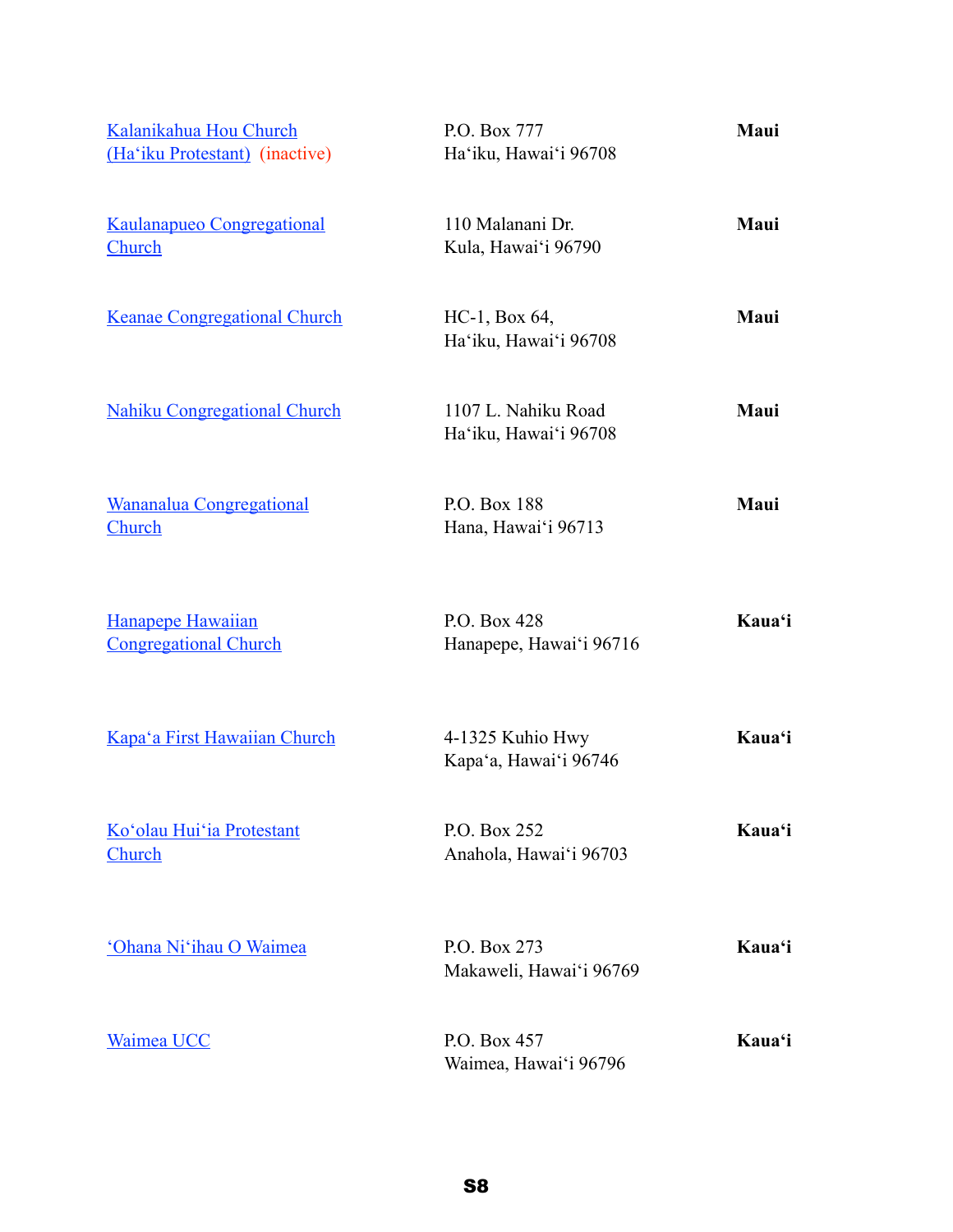| Wai'oli Hui'ia Church                         | P.O. Box 231<br>Hanalei, Hawai'i 96714      | Kaua'i   |
|-----------------------------------------------|---------------------------------------------|----------|
| Ho'olehua Congregational Church               | P.O. Box 196<br>Ho'olehua, Hawai'i 96729    | Moloka'i |
| Kalaiakamanu Hou Congregational<br>Church     | P.O. Box $606$<br>Kaunakakai, Hawai'i 96748 | Moloka'i |
| Kalua'aha Congregational Church               | P.O. Box 405<br>Kaunakakai, Hawai'i 96748   | Moloka'i |
| Kana'ana Hou-Siloama UCC<br>(Honorary Member) | P.O. Box 100<br>Kalaupapa, Hawai'i 96742    | Moloka'i |
| <b>Waialua Congregational Church</b>          | HC 1, Box 858,                              | Moloka'i |

Kaunakakai, Hawai'i 96748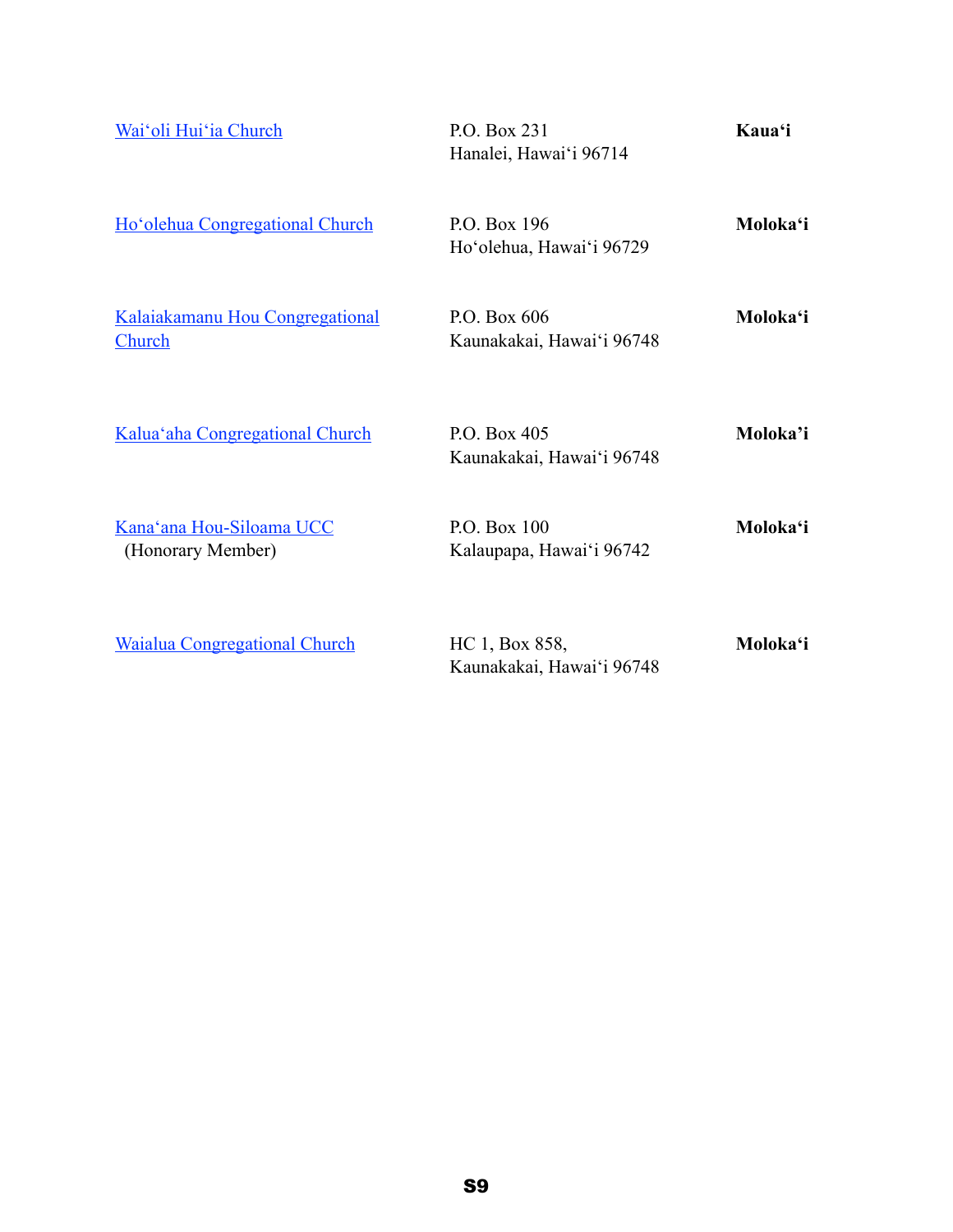#### STATE COUNCIL OF HAWAIIAN CONGREGATIONAL CHURCHES NEW MEMBERSHIP PROCEDURES

New churches will be formed from time to time, desiring to be *considered for and accepted as* a member of the State Council of Hawaiian Congregational Churches.

The responsibility of recognizing new churches, into the State Council of Hawaiian Congregational Churches, is that of the Island Council.

Pre-requisite for Membership:

- 1) The New Church must be a member of an Association of the Hawaii Conference of the United Church of Christ *(i.e. Kauai, Oahu, Tri-Isle (Maui, Moloka'i, Lana'i), Hawai'i or AHEC) who/which embraces Hawaiian cultural practices, including its language, its values and its traditions.*
- 2) The New Church shall present a letter seeking membership and its church bylaws to the Island Council within whose bounds it is located.
- 3) An Island Council, having received such a letter and bylaws, from the New Church, shall inquire as to its understanding of the United Church of Christ Polity. Membership requires commitment to attend and be an active participant at all Island Council Meetings and events, as well as be up-to-date with the payment of membership dues as required.
- 4) Upon reviewing the required documents and insuring that the New Church candidate understands and is in agreement with the United Church of Christ Polity, the Island Council shall present its recommendation to the State Council of Hawaiian Congregational Churches Board of Directors.
- 5) The State Council of Hawaiian Congregational Churches having received the recommendation of the Island Council shall, at its discretion, vote on membership.
- 6) Upon acceptance, the State Council of Hawaiian Congregational Churches shall conduct a Service of Covenant at its Annual Meeting (the Aha Iki) during the Aha Pae'aina.

*Note: If a New Church candidate is not a member of an Association of the Hawaii Conference of the United Church of Christ (i.e. Kauai, Oahu, Tri-Isle (Maui, Moloka'i, Lana'i), Hawai'i or AHEC) but embraces Hawaiian cultural practices, including its language, its values and its traditions, the Island Council may consider Associate Membership status (as outlined in 2, 3, 4 and 5).* 

*(Accepted / approved 8/2015)*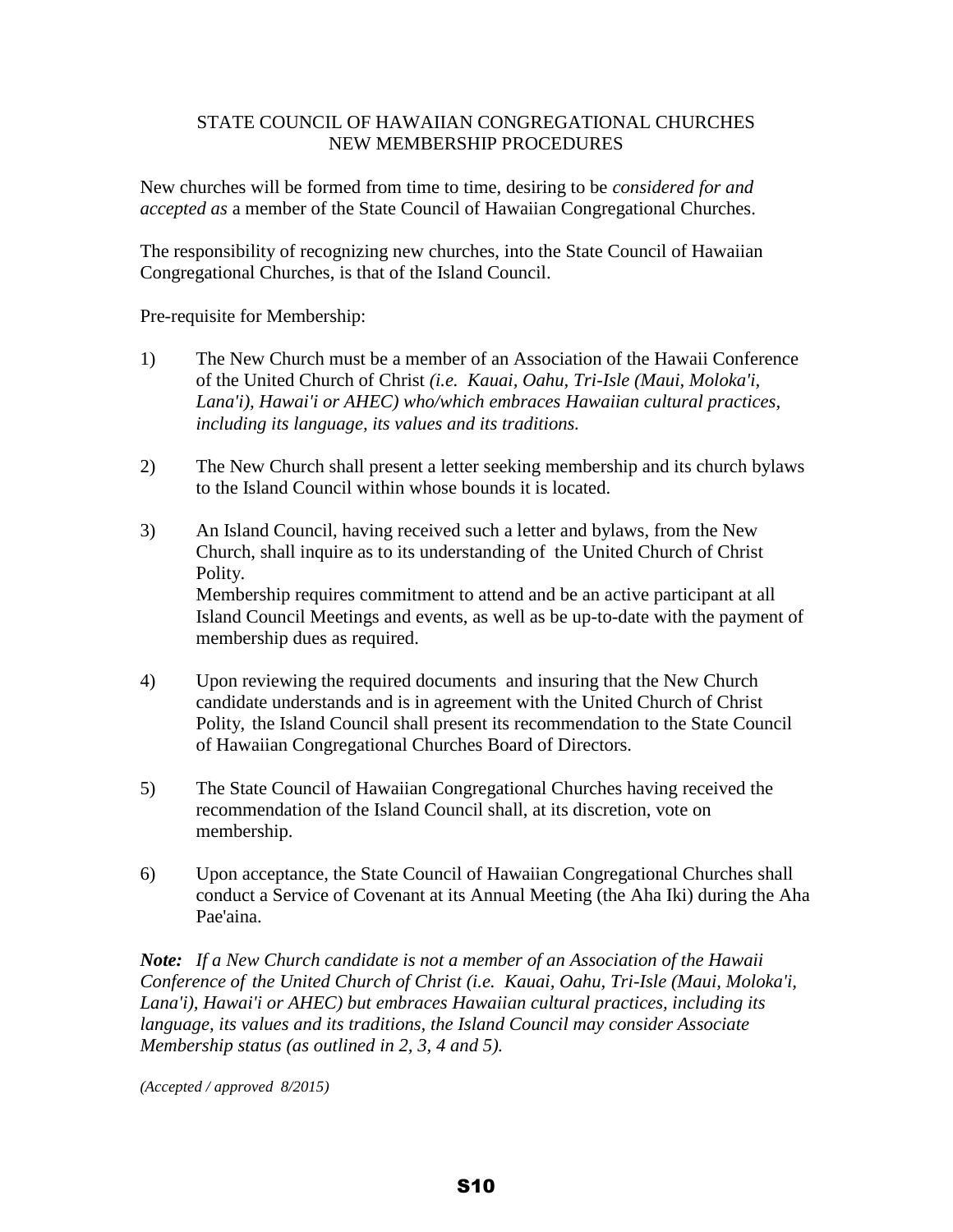· To assist churches in obtaining information on re-• To assist churches in obtaining information on resources to improve and broaden their missions. sources to improve and broaden their missions. • To foster & encourage attendance at General Synod. To foster & encourage attendance at General Synod.

## On Sustaining The Richness Of Hawaiian Tradi-**On Sustaining The Richness Of Hawaiian Tradi**tions & Cultural Values: **tions & Cultural Values:**

Pae'aina by helping to develop agenda that incorpo-*Pae`aina* by helping to develop agenda that incorpo-· To foster and encourage participation in the Aha rate cultural values & tradition & opportunities for To foster and encourage participation in the *Aha* rate cultural values & tradition & opportunities for fellowship. · To foster greater understanding of Hawaiian values, To foster greater understanding of Hawaiian values, raditions, customs & their relevance in our Christian traditions, customs & their relevance in our Christian faith.

### **On Leadership & Ministries in Hawaiian**  On Leadership & Ministries in Hawaiian Churches: **Churches:**

· To foster, encourage, and promote leadership train- To foster, encourage, and promote leadership training in Hawaiian churches. ing in Hawaiian churches.

• To administer funds entrusted to the SCHCC under To administer funds entrusted to the SCHCC under the Reverend Richard W. Wong & William the Reverend Richard W. Wong & William Keli'ihoomalu Trusts. Keli`ihoomalu Trusts.

• To assist churches in establishing and maintaining To assist churches in establishing and maintaining Church Profiles. Church Profiles.

To collect & circulate information regarding minis- To collect & circulate information regarding ministries of Hawaiian churches, their results & impact. ries of Hawaiian churches, their results & impact.

## **On Behalf Of Lokahi:** On Behalf Of Lokahi

• To promote interaction and exchange among all To promote interaction and exchange among all churches. churches.

ference on concerns, questions, and needs of Hawaiian ference on concerns, questions, and needs of Hawaiian • To serve as a channel of communication to the Con- To serve as a channel of communication to the Conchurches. churches. • To serve as a catalyst for beneficial change that could To serve as a catalyst for beneficial change that could affect all Hawaiian churches. affect all Hawaiian churches.

# **On Keeping Safe & Well Our Hawaiian Places Of**  On Keeping Safe & Well Our Hawaiian Places Of **Worship:**

• To administer funds entrusted to SCHCC for mainte- To administer funds entrusted to SCHCC for maintenance and repair of small Hawaiian churches. nance and repair of small Hawaiian churches.

• To provide input to the Conference Foundation on To provide input to the Conference Foundation on the level of funding needed to maintain and repair the level of funding needed to maintain and repair small Hawaiian churches. small Hawaiian churches.

## On Healing The Hawaiian Soul: **On Healing The Hawaiian Soul:**

promoting understanding in a process of reconciliation promoting understanding in a process of reconciliation w/in the Hawaiian community  $\&$  HCUCC churches. • To actively participate with other organizations in w/in the Hawaiian community & HCUCC churches. • To actively participate with other organizations in

# OUR MISSION/VISION OUR MISSION/VISION

Our Mission is to advocate, at all levels, on behalf of all Hawaiian churches holding member-Our Mission is to advocate, at all levels, on behalf of all Hawaiian churches holding membership in the Hawai'i Conference United Church ship in the Hawai`i Conference United Church of Christ. of Christ.

growth, leadership, and commitment for a combecome instruments for building a better world growth, leadership, and commitment for a com-We envision a community which celebrates its We envision a community which celebrates its Hawaiian traditions and cultural values; which Hawaiian traditions and cultural values; which become instruments for building a better world biblical roots while sustaining the richness of biblical roots while sustaining the richness of mon vision; and which nurtures all people to mon vision; and which nurtures all people to strives to create opportunities for spiritual strives to create opportunities for spiritual and community. and community.

seek the peace that comes with living comfortaseek the peace that comes with living comfortawe respect our cultural heritage and ultimately We embrace and cherish our Christian faith as We embrace and cherish our Christian faith as we respect our cultural heritage and ultimately bly in both. bly in both.



# Founded 1948 Founded 1948

of the Hawai`i Conference UCC of the Hawai' i Conference UCC An affiliate organization An affiliate organization

## **STATE COUNCIL OF HAWAIIAN CONGREGATIONAL CHURCHES**  STATE COUNCIL OF HAWAIIAN CONGREGATIONAL CHURCHES

Contact information: Contact information:

 Holualoa, HI 96725-0407 Holualoa, HI 96725-0407 Phone: 808-936-1385 808-936-1385 Address: P.O. Box 407 P.O. Box 407 Address: Phone:

E-mail: yamabtm0@yahoo.com yamabtm0@yahoo.com E-mail:

We advocate on behalf We advocate on behalf Hawaiian Churches Hawaiian Churches of member of member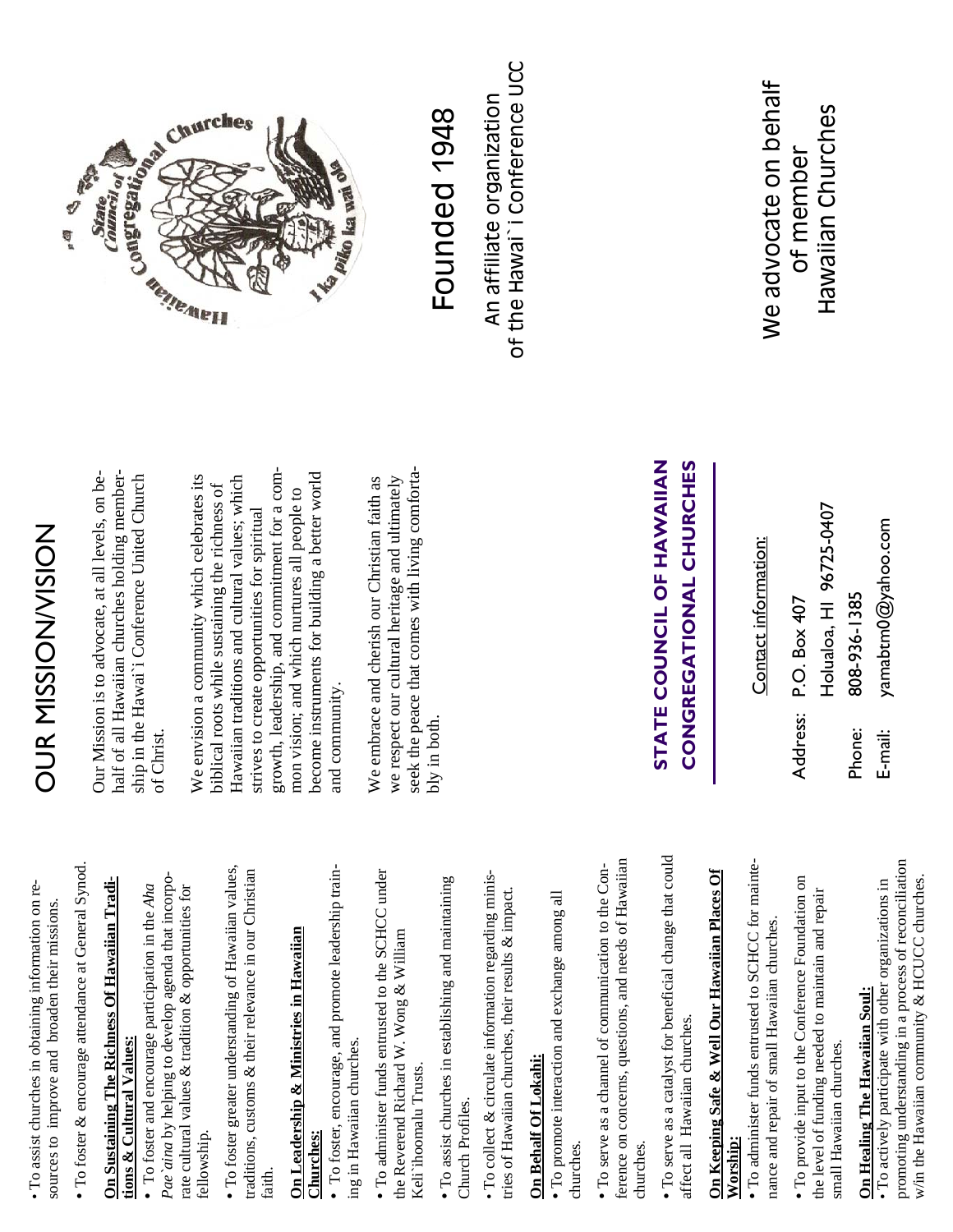| WHO WE ARE                                                                                                                                                                                                                                                                 | <b>DUR ROLE REAFFIRMED</b>                                                                                                                                                                                                                                | <b>OUR KULEANA</b>                                                                                                                                                                                                                                                                                                    |
|----------------------------------------------------------------------------------------------------------------------------------------------------------------------------------------------------------------------------------------------------------------------------|-----------------------------------------------------------------------------------------------------------------------------------------------------------------------------------------------------------------------------------------------------------|-----------------------------------------------------------------------------------------------------------------------------------------------------------------------------------------------------------------------------------------------------------------------------------------------------------------------|
| Hawai'i Conference UCC (the "HCUCC" or<br>tional Churches (the "SCHCC" or the State<br>Council") is an affiliate organization of the<br>the "Conference"). It is part of the Confer-<br>The State Council of Hawaiian Congrega-                                            | churches was down to 2,536 and in danger of fal-<br>ence of UCC churches, including the unique con-<br>Associates was hired to review the entire confer-<br>ling even further. The firm of Kramer, Miller &<br>By 1965, however, membership in Kalawina   | ways and matters that will enable them to live,<br>Hawaiian Congregational Churches is to pro-<br>The overarching role of the State Council of<br>mote the viability of Hawaiian churches in<br>develop, thrive, and grow.                                                                                            |
| ence Council with both voice and vote but<br>receives no operating funds from the<br>HCUCC                                                                                                                                                                                 | cerns of Kalawina churches. It found that Hawai-<br>ian churches were on the verge of disappearing if<br>not given consideration and assistance. Impelled                                                                                                 | the loss of the Kingdom: That earthly kingdoms<br>Lili'uokalani's parting words when she spoke of<br>We go about this role ever mindful of Queen                                                                                                                                                                      |
| ian churches that traced their historical roots<br>to the American missionary work that began<br>1948 as a loosely knit federation of Hawai-<br>The State Council was initially formed in                                                                                  | by that finding, a Hawaiian Ministry Program, in<br>coordination with the State Council, was estab-<br>lished to assist Hawaiian churches toward self<br>awareness and active participation in the total<br>ministry of the HCUCC.                        | State Council looks constantly to the path that lies<br>can be lost by inflexibility, intolerance and preju-<br>dice, as well as by being too flexible, tolerant of<br>too many wrongs, and without judgment at all<br>between these extremes.                                                                        |
| faiths in the islands. On their cornerstones<br>their churches the forerunner of Christian<br>in1820. Hawaiian was the host culture;<br>all subsequent congregations were built.<br>But over the course of time and history,                                               | The Hawaiian Ministry Program ended in 1992 as<br>the Conference re-shaped itself. In that process<br>Hawaiian culture was acknowledged and con-                                                                                                          | lowed Christianity to flourish in Hawai'i. It is that<br>The State Council believes, as did the Queen, that<br>the preservation of our heritage is essential to our<br>sense of well being. It was that heritage that al-<br>heritage which State Council honors.                                                     |
| gregational faith in Hawai'i grew in size and<br>membership in the Kalawina (Hawaiian for<br>Calvinist) churches began falling. Hawai-<br>ians felt their interests waning as the Con-                                                                                     | Church in Hawai'i and the State Council was rec-<br>firmed as the host culture for the Congregational<br>SCHCC serves as a constant reminder of the Ha-<br>waiian presence that first embraced and nurtured<br>ognized as advocate for Hawaiian churches. | Thus, respecting the devotion and commitment of<br>most in mind, specific aspects of our overarching<br>churches, and keeping the Queen's words fore-<br>na kupuna to the Christian faith and their<br>role are:                                                                                                      |
| Kalawina churches fell ever smaller in num-<br>ber and impact. A revival effort halted the<br>complexion while the congregations of<br>decline in the early 1900's, only to re-<br>surface in the 1930's.                                                                  | the Christian faith in these islands.                                                                                                                                                                                                                     | sense of covenantal relationships in ministries and<br>On Nourishing Our Christian Faith & Our<br>· To convey, at every opportunity, an abiding<br><b>Spiritual Growth:</b>                                                                                                                                           |
| churches at the Aha Pae'aina to voice their<br>mana'o. This coalition was formally organ-<br>Churches to provide leadership for Kalaw-<br>In 1948, a coalition of Hawaiian churches<br>successfully sought a venue for Kalawina<br>ized in 1952 as the Council of Hawaiian | aposacy                                                                                                                                                                                                                                                   | interacting with other churches, the Conference,<br>They are the backbone of our faith, our mana'o<br>loving people to Creator, Church, community,<br>form the basis for our faith journey with God.<br>'i'o. They are the promises we make as God-<br>and the National Church. These relationships<br>and ourselves. |
| ina churches, promote their work, and main-<br>Council was eventually re-named the State<br>tain their great interest in fellowship. The<br>Council of Hawaiian Congregational<br>Churches.                                                                                | 60th Anniversary Commemorative Publication of<br>the State Council of Hawaiian Congregational<br>Churches 1948 to 2008                                                                                                                                    | . To foster and encourage active participation on<br>· To encourage and promote participation in Our<br>Church's Wider Mission (OCWM) ministry.<br>mission teams and governing bodies of the<br><b>HCUCC</b>                                                                                                          |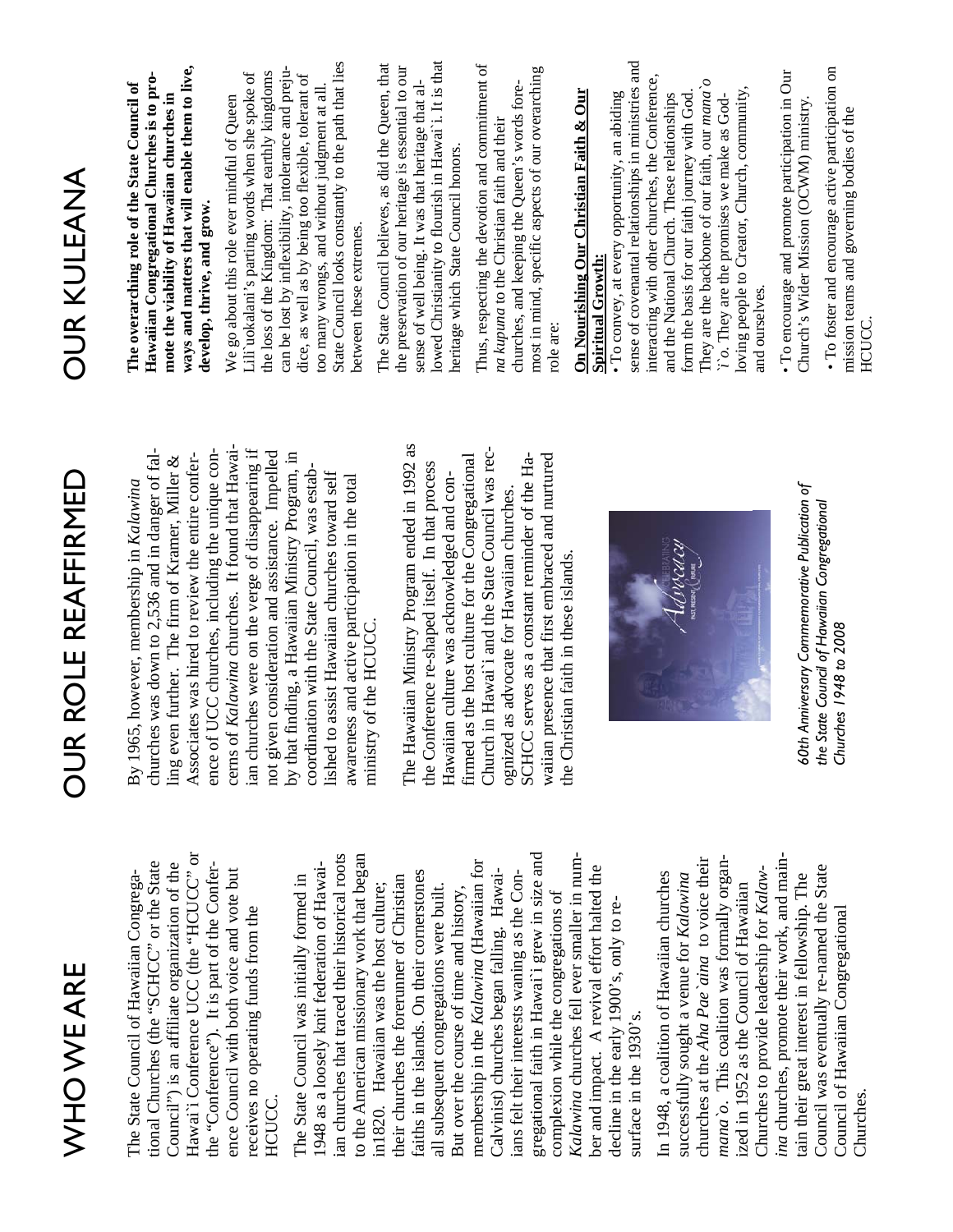#### **THE CONSTITUTION**

#### **of the**

#### **STATE COUNCIL OF HAWAIIAN CONGREGATIONAL CHURCHES**

(Affiliate Organization of the Hawaiʻi Conference of the United Church of Christ)

#### **PREAMBLE**

The State Council of Hawaiian Congregational Churches celebrates and nourishes its biblical roots in the Christian faith, while sustaining the richness of Hawaiian traditions and cultural values. The State Council of Hawaiian Congregational Churches draws together Churches which strive to create opportunities for spiritual growth, leadership and commitment in order to attain a common vision. This vision embraces the nurturing of all people to become instruments for building a better world and community.

#### **ARTICLE I: NAME**

This Council shall be known as the State Council of Hawaiian Congregational Churches (hereinafter referred to as the SCHCC), an affiliate organization of the Hawaiʻi Conference of the United Church of Christ (hereinafter referred to as the HCUCC).

#### **ARTICLE II: PURPOSE**

To advocate at all levels of the Hawaiʻi Conference of the United Church of Christ in the best interest of the Hawaiian churches.

#### **ARTICLE III: POLITY**

The SCHCC is a voting member of the HCUCC, as described in the Charter and Bylaws of that organization.

The governance of the SCHCC is vested in its member churches, who shall exercise the right of control in all its affairs subject to the laws of the State of Hawaiʻi.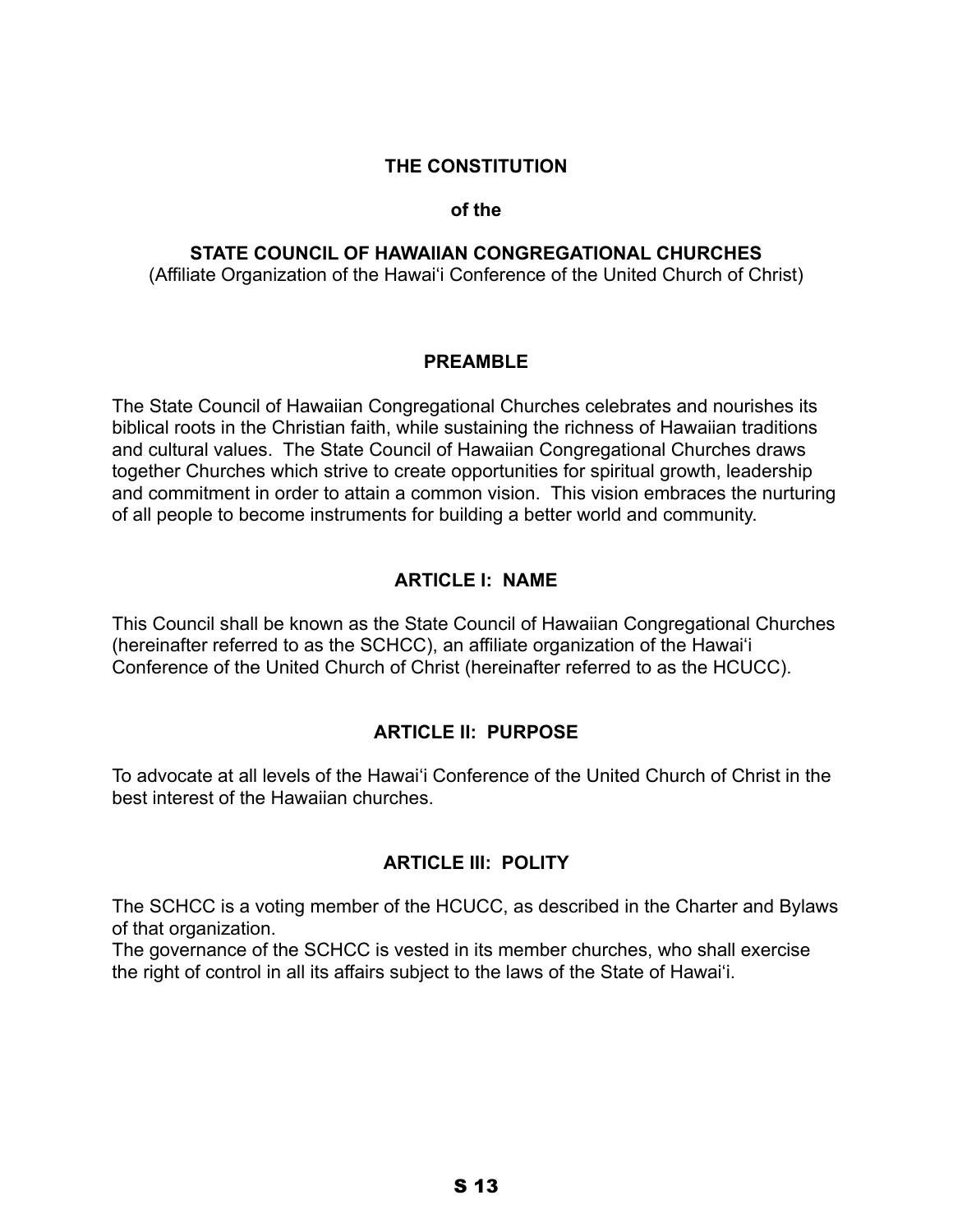#### **ARTICLE IV: MEMBERSHIP**

#### **Section 1. Members**

- 1. Member churches of the SCHCC; Island Councils, within the HCUCC.
- 2. Member churches embracing Hawaiian cultural practices, including its language, its values and its traditions.
- 3. Member churches shall have a voice in the affairs of the SCHCC and the right to vote as provided in its Bylaws.

#### **Section 2. Delegates**

- 1. An active member church shall be entitled to one lay delegate. Churches having more than 200 members shall be entitled to elect one additional lay delegate for each additional 100 members, up to a total of five delegates.
- 2. Each active member church shall also be entitled to elect one youth / young adult delegate, thirty years of age or younger.
- 3. One authorized minister (ordained, licensed or commissioned) from each active member church.

#### **Section 3. Annual Dues**

An active member church is one which is current in payment of their assessed dues. Each member church shall be assessed annual dues. Dues shall be paid and recorded by the Treasurer by December 31.

#### **ARTICLE V: BOARD OF DIRECTORS**

The management of the business and affairs of the SCHCC shall be the responsibility of the Board of Directors, which shall consist of the Officers of the SCHCC, one (1) representative from each of the Island Councils and one (1) representative from each Partnership Ministry; such number of directors as outlined in the Bylaws of the SCHCC but under no circumstances less than five (5). Subject to such limit, the member churches may increase or decrease the number of Directors at an Annual Meeting. In the event the Board membership falls below the minimum of five (5), the SCHCC Board of Directors shall make interim appointments for the unexpired term(s). The Directors shall be qualified, nominated, elected, and appointed as provided in the

Bylaws. Each Director of the SCHCC shall serve until his or her successor is duly elected.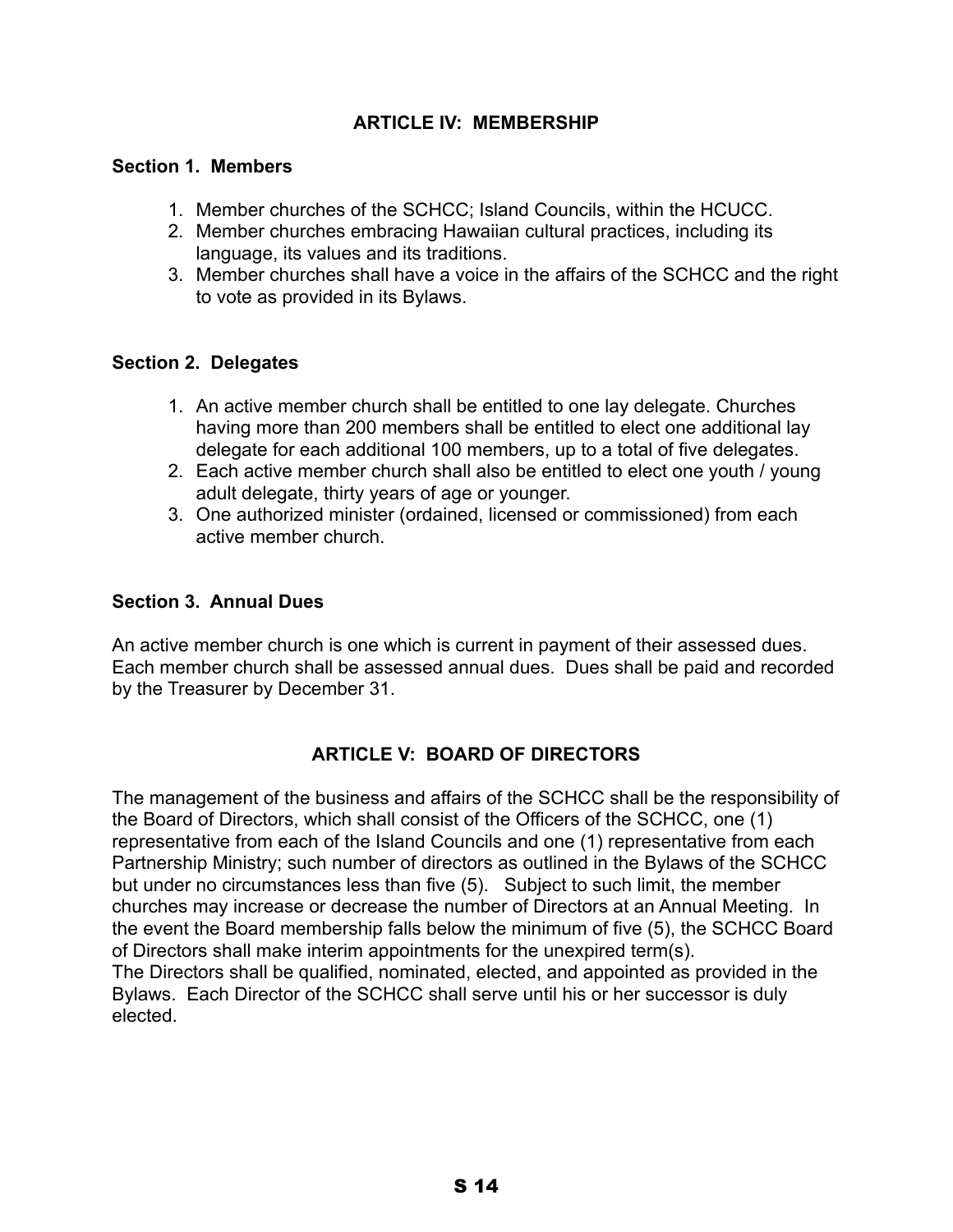#### **Section 1. Officers**

The Officers of the SCHCC shall be a President, a Vice President, a Secretary, a Treasurer and an Advisor, all of whom shall be members in good standing in an active member church of the SCHCC and with such qualifications, duties and powers as may be provided for in its Bylaws. Except for the Advisor, Officers shall be elected at the Annual Meeting during the ʻAha Iki, or as otherwise provided in Article V above, and preferably with no more than two of the four officers from the same island. The Advisor shall be appointed by the President.

#### **Section 2. Island Councils**

There shall be one representative from each of the following Island Councils: Kauaʻi, Oʻahu, Molokaʻi, East Hawaiʻi, West Hawaiʻi and Maui.

#### **Section 3. Partnership**

One representative from the Association of Hawaiian Evangelical Churches shall have the privilege of voice and vote.

Any other partnership shall have the privilege of voice only without vote.

#### **ARTICLE VI: AMENDMENTS**

This Constitution may be amended by two-thirds (2/3) vote of the delegates of member churches present at the Annual Meeting, provided notices of the proposed amendment(s) shall have been given to each member church at least 30 days prior to the Annual Meeting where voting will take place.

Amended at Annual Meeting June 5, 2019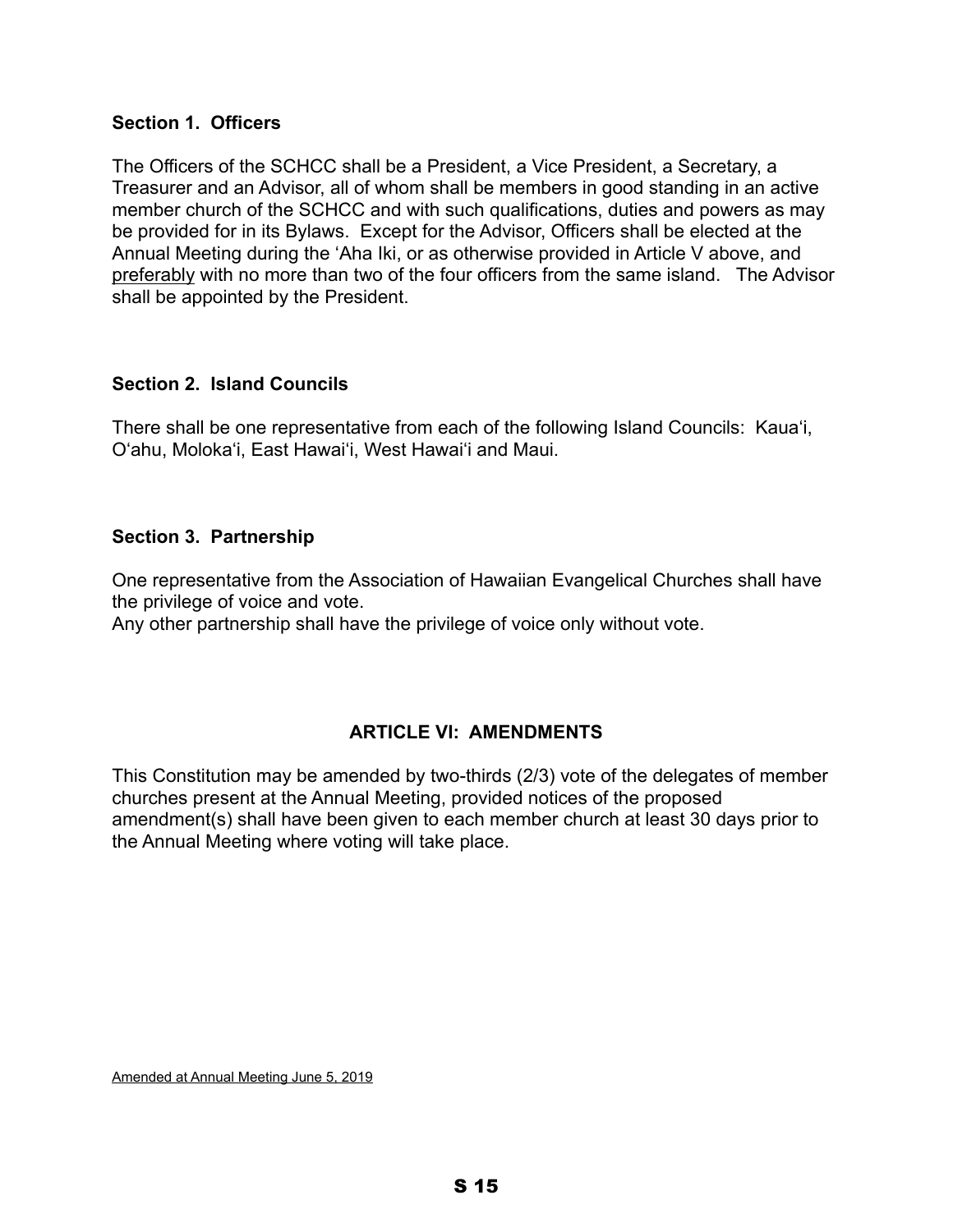#### **BYLAWS**

#### **of the**

#### **STATE COUNCIL OF HAWAIIAN CONGREGATIONAL CHURCHES**

(Affiliate Organization of the Hawaiʻi Conference of the United Church of Christ)

#### **ARTICLE I: MEMBERSHIP**

#### **Section 1. Members**

- 1. Member churches of the State Council of Hawaiian Congregational Churches (hereinafter referred to as the SCHCC), Island Councils, within the Hawaiʻi Conference of the United Church of Christ (hereinafter referred to as the HCUCC).
- 2. Member churches embracing Hawaiian cultural practices, including its language, its values and its traditions.
- 3. Member churches shall have a voice in the affairs of the SCHCC and the right to vote as provided in Article I; Section 5. Voting Privileges of these Bylaws.

#### **Section 2. Partnerships**

- 1. One representative from the Association of Hawaiian Evangelical Churches shall have the privilege of voice and vote.
- 2. One representative from Pūʻā Foundation shall have the privilege of voice only without vote.

#### **Section 3. Delegates**

- 1. An active member church shall be entitled to one lay delegate. Churches having more than 200 members shall be entitled to elect one additional lay delegate for each additional 100 members, up to a total of five delegates.
- 2. Each active member church shall also be entitled to elect one youth / young adult delegate, thirty years of age or younger.
- 3. One authorized minister (ordained, licensed or commissioned) from each active member church.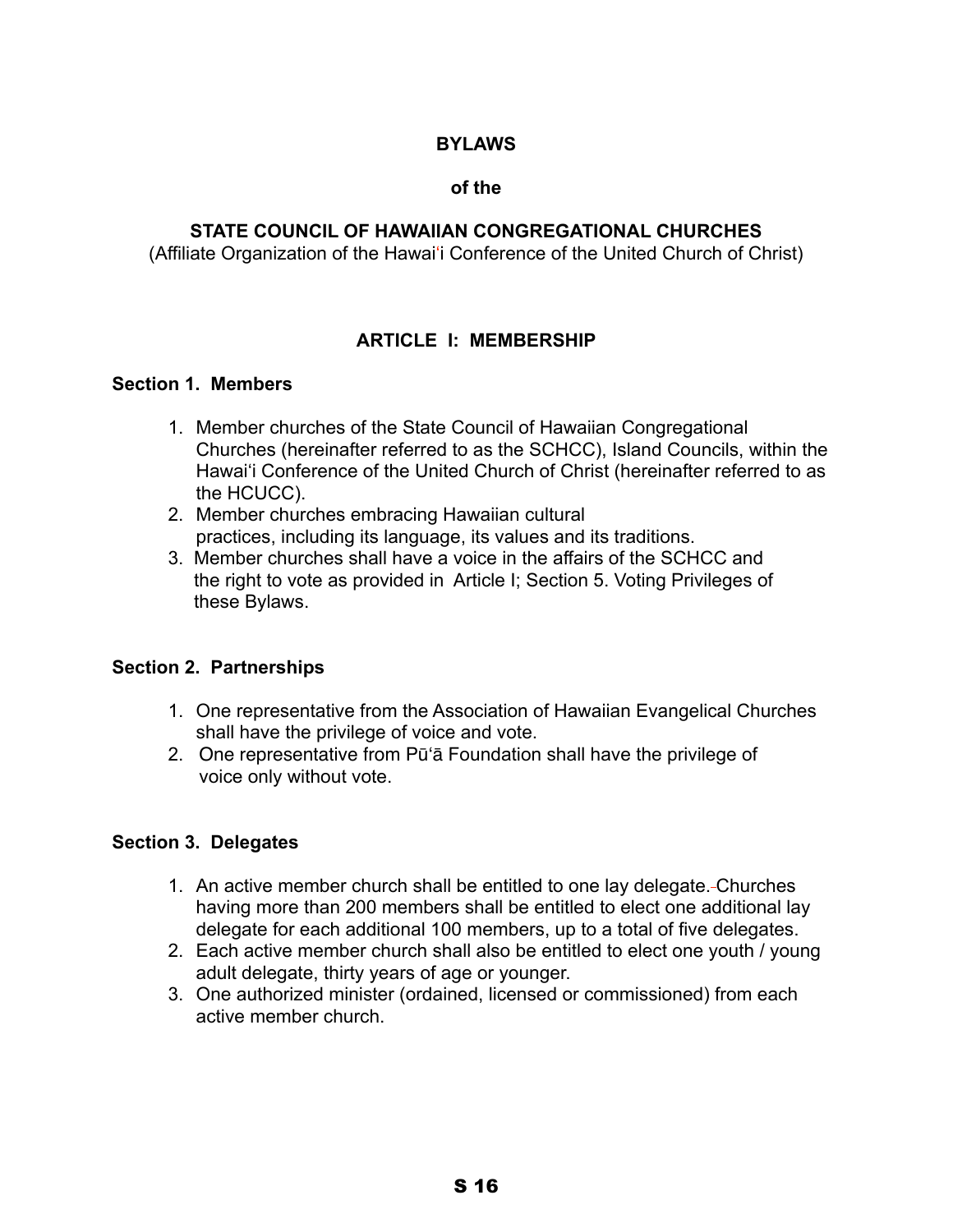#### **Section 4. Annual Dues**

An active member church is one which is current in payment of their assessed dues. Each member church shall be assessed annual dues as recommended by the Board of Directors and approved at the Annual Meeting. Dues shall be paid and recorded by the Treasurer by December 31. In addition, each member church is required to be in good standing with their respective Island Councils.

#### **Section 5. Voting Privileges**

Each member church, lay delegate, youth/young adult delegate and minister as outlined in Article 1, Sections 1 & 2 of these Bylaws shall have voice only in the affairs at the Quarterly Board of Directors (BOD) meeting, and voice with vote at the Annual Meeting. Ex-officio shall have voice only without vote.

- 1. An active member church shall be entitled to one voting delegate. Churches having more than 200 members shall be entitled to one additional voting delegate for each additional 100 members, up to a total of five voting delegates.
- 2. Each active member church shall be entitled to a youth/young adult voting delegate.
- 3. One authorized minister from each active member church shall be entitled to a vote.
- 4. SCHCC Officers (Vice President, Secretary, Treasurer and Advisor) and BOD members shall have voting privileges at the quarterly Board of Directors meetings, Special meetings and Annual Meeting.
- 5. SCHCC President shall have voting privileges at the quarterly Board of Directors meetings, Special meetings and Annual Meeting, only in the event of a tie.

#### **ARTICLE II: BOARD OF DIRECTORS**

#### **Section 1. Composition of the Board of Directors -**

There shall be a Board of Directors consisting of the following:

- 1. The Officers of SCHCC (President, Vice President, Secretary, Treasurer and Advisor);
- 2. One (1) representative from each of the Island Councils (Kaua ʻi, Oʻahu, Molokaʻi, East Hawaiʻi, West Hawaiʻi and Maui);
- 3. One (1) representative from the Partnership Ministries (AHEC and Pūʻā Foundation).

**Section 2.** The purpose of the Board of Directors is to advocate, in the best interest of the Hawaiian churches, at all levels of the HCUCC.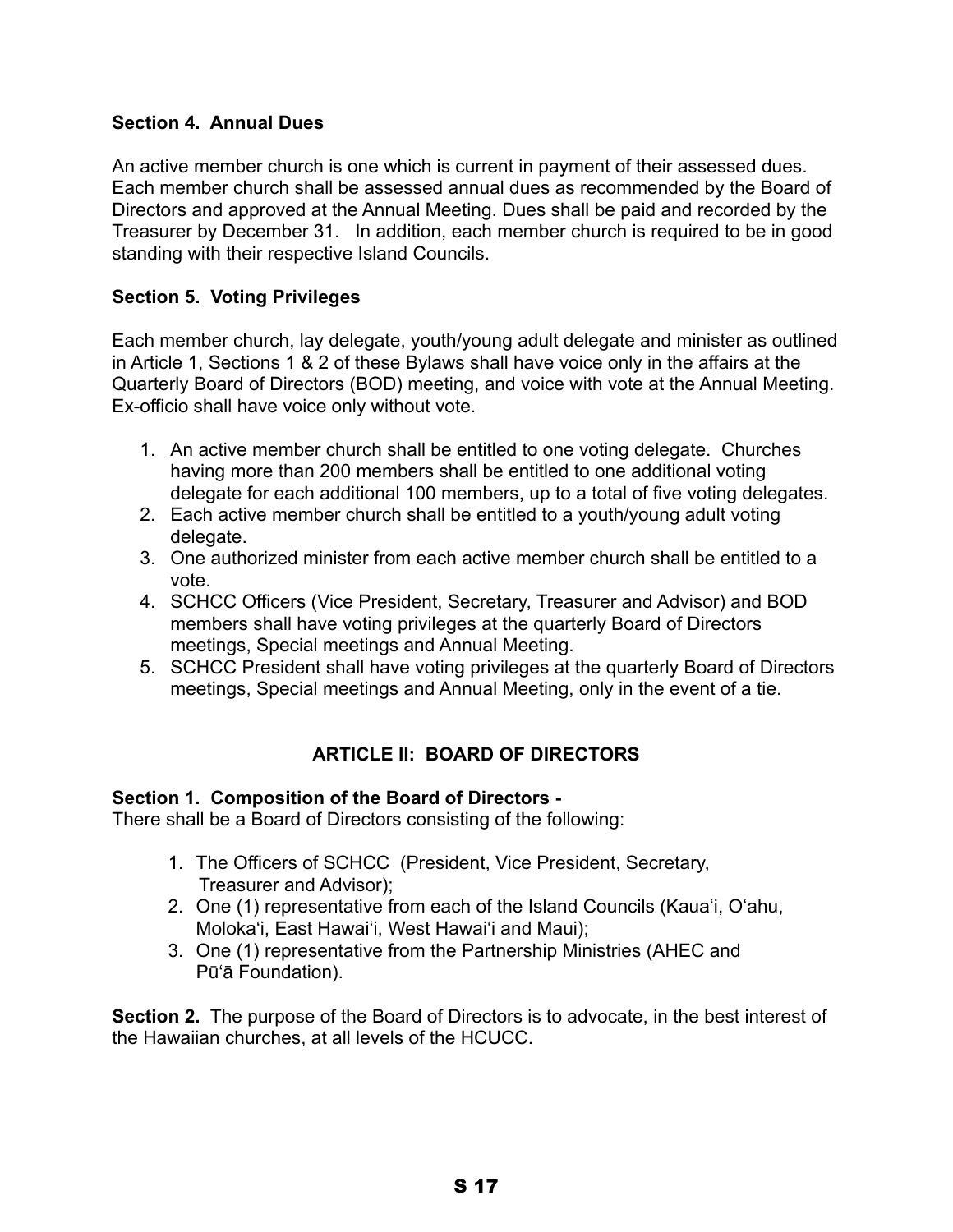**Section 3. Tenure** - Each SCHCC Officer shall serve for a term of two (2) years. Each Island Council representative and Partnership Ministry representative shall serve their terms as allowed by their respective bylaws.

#### **ARTICLE III : OFFICERS**

The Officers shall be members in good standing within an active member church of the SCHCC. There shall be a President, a Vice President, a Secretary, a Treasurer and an Advisor. The duties of the Officers shall be as follows:

#### **Section 1. President:**

- 1. Shall preside at all meetings of the SCHCC Board of Directors and the Executive Committee.
- 2. Shall be responsible for the administration of business affairs.
- 3. Shall prepare an Annual Report
- 4. May create and appoint Task Forces and Special Committees as needed, with the Board of Directors approval.
- 5. Shall be an ex-officio member of all Standing Committees, except the Nominations Committee, with voice only and no vote.
- 6. Shall represent the SCHCC on the HCUCC Council and AHEC Board of Directors.

#### **Section 2. Vice President:**

- 1. Shall be the presiding officer in the absence of the President.
- 2. Shall assume the presidency in the event the President resigns or is not able to serve.
- 3. Shall chair the Committee for Repair and Maintenance of Small Membership Hawaiian Churches.
- 4. Shall prepare an Annual Report of the Committee for Repair and Maintenance of Small Membership Hawaiian Churches.

#### **Section 3. Secretary:**

- 1. Shall record accurate minutes of all meetings of the Board of Directors and the Executive Committee, including Special meetings pertaining to the business of SCHCC, as well as the Annual meeting.
- 2. Shall be responsible for compiling and preparing reports submitted by all Officers, the Advisor, Island Council Presidents, Committee Chairs and Partnership Ministries for the Annual Meeting handbook.
- 3. Shall provide a sign-in sheet for all meetings of the Board of Directors and the Executive Committee as well as for all delegates attending the Annual Meeting.
- 4. Shall include a copy of the previous year's Annual Meeting minutes in the current year Annual Meeting handbook.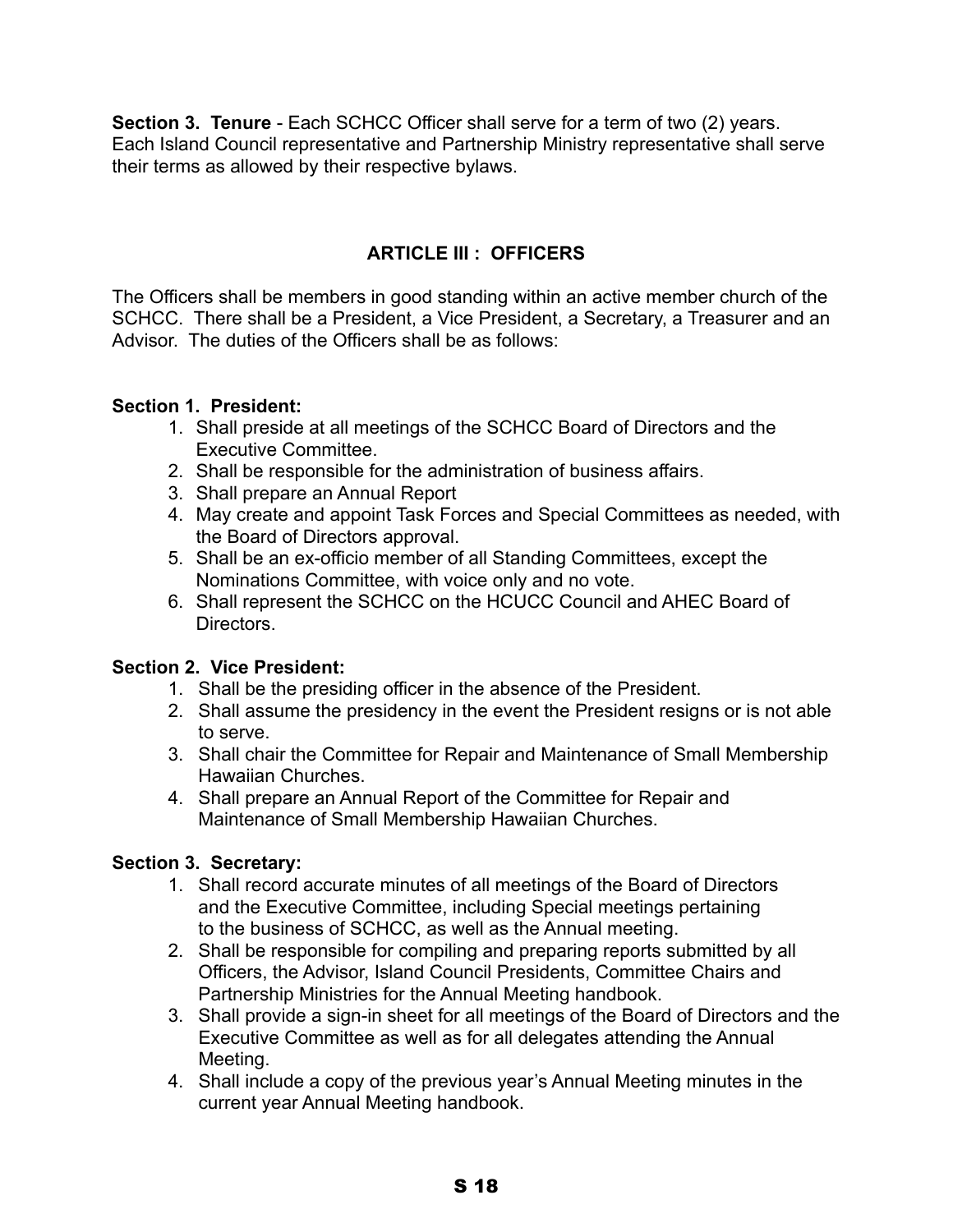- 5. Shall send Board of Directors and Special Meeting minutes to the members of the Board of Directors, 2 weeks prior to each scheduled Board meeting, with the agenda for the scheduled meeting.
- 6. Shall send Executive Committee meeting minutes to the Executive Committee, 2 weeks after the meeting.
- 7. Shall record any corrections and additions to all meeting minutes, after approval by the Board.
- 8. Shall issue notices of meetings one (1) month prior to each meeting by written notice, via email. (If no email access, then by U.S. Mail)

#### **Section 4. Treasurer:**

- 1. Shall receive and deposit all funds in an accredited financial institution approved by the Board of Directors of this Council.
- 2. Shall keep an accurate accounting of all funds received and disbursed and shall give a detailed report of all accounts-at each Board of Directors meeting.
- 3. Shall prepare a financial report for the Annual Meeting.
- 4. Shall keep an accurate record of all member churches current with payment of their dues and notify the Secretary of those member churches in arrears by March 01 of each year prior to the Annual Meeting.
- 5. Shall make all payments by check. There shall be two signatures on the checks, those of the Treasurer and the President or Secretary.

#### **Section 5. Advisor:**

- 1. Shall have thorough understanding and experience of the SCHCC.
- 2. Shall advise the Board of Directors in matters of function, policy, church polity, past practices and historical background.
- 3. Shall prepare a report for the Annual Meeting.
- 4. Shall be appointed by the President and shall serve a term coincident with the President's.

#### **ARTICLE IV: TERM OF OFFICE**

The officers of the SCHCC shall be elected for a term of two (2) years. They may not serve in the same office for more than two (2) consecutive terms unless no candidates are available.

The President shall have the authority, with approval by the Board of Directors, to fill any vacancy in the officer positions for an interim period until the next scheduled election.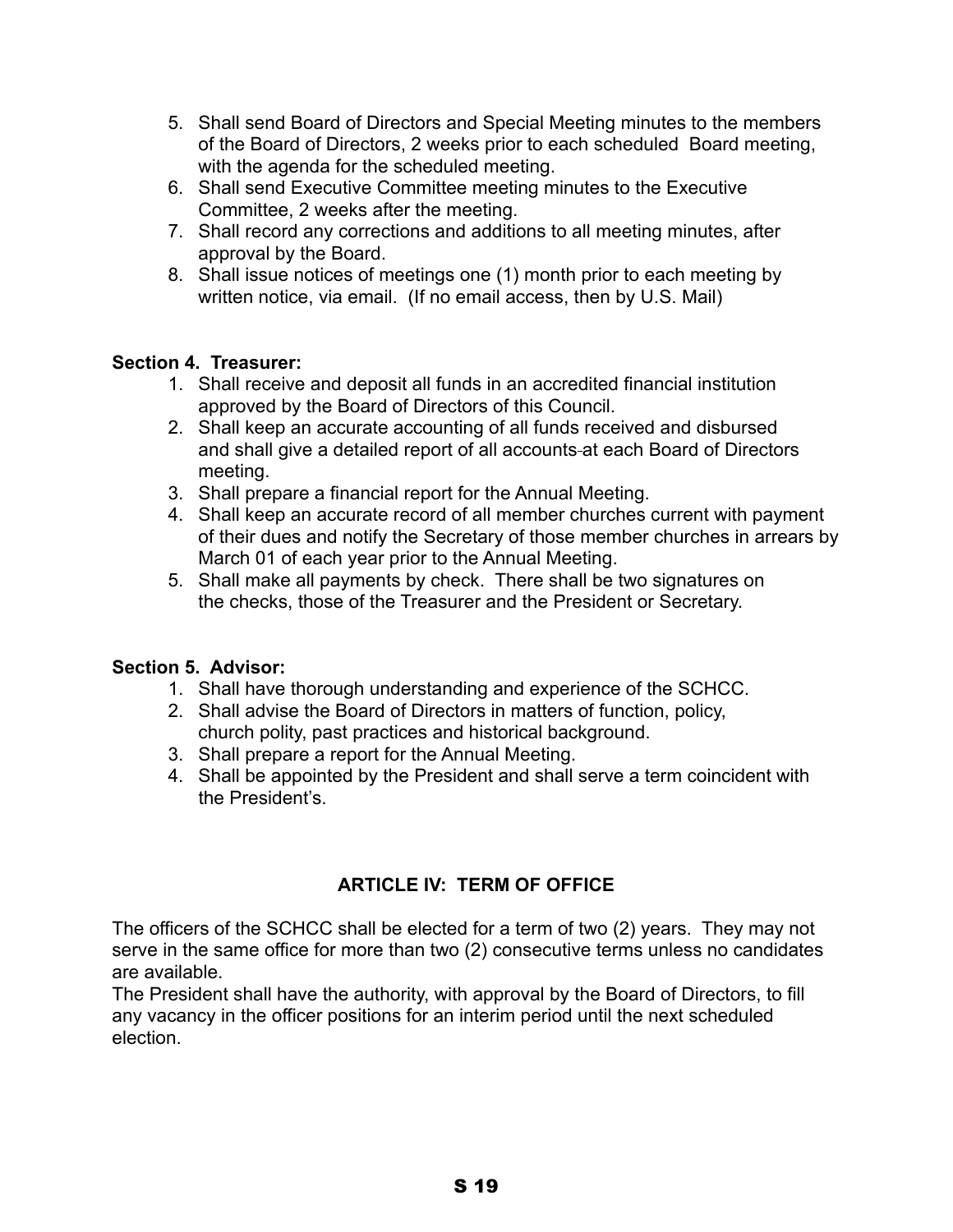#### **ARTICLE V: REMOVAL OF OFFICER**

Any officer may be removed by a majority vote of the membership whenever the best interest of the Hawaiian Churches and this Council is not served.

#### **ARTICLE VI: EXECUTIVE COMMITTEE**

#### **Section 1.**

The Executive Committee shall be comprised of the Officers of the SCHCC. The Executive Committee is charged with the following responsibilities:

- 1. Prepare the agenda for all meetings
- 2. Establish the date and time of all meetings
- 3. Be an advocate for all member churches
- 4. Prepare the Annual Budget

#### **ARTICLE VII: MEETINGS**

All meetings shall be opened and closed with pule ʻohana.

#### **Section 1. Annual Meeting**

The Annual Meeting will be held during the ʻAha Iki at the ʻAha Paeʻaina in June. During the Annual Meeting of the SCHCC, time shall be provided for business, spiritual and cultural awareness concerns.

The majority vote shall be the preferred method for deciding matters that are before the member churches at the Annual Meeting.

#### **Section 2. Board of Directors Meetings Schedule**

The SCHCC Board of Directors shall meet in July, October, January and April. All Board of Directors meetings are open to member churches, with the privilege of voice only, without vote.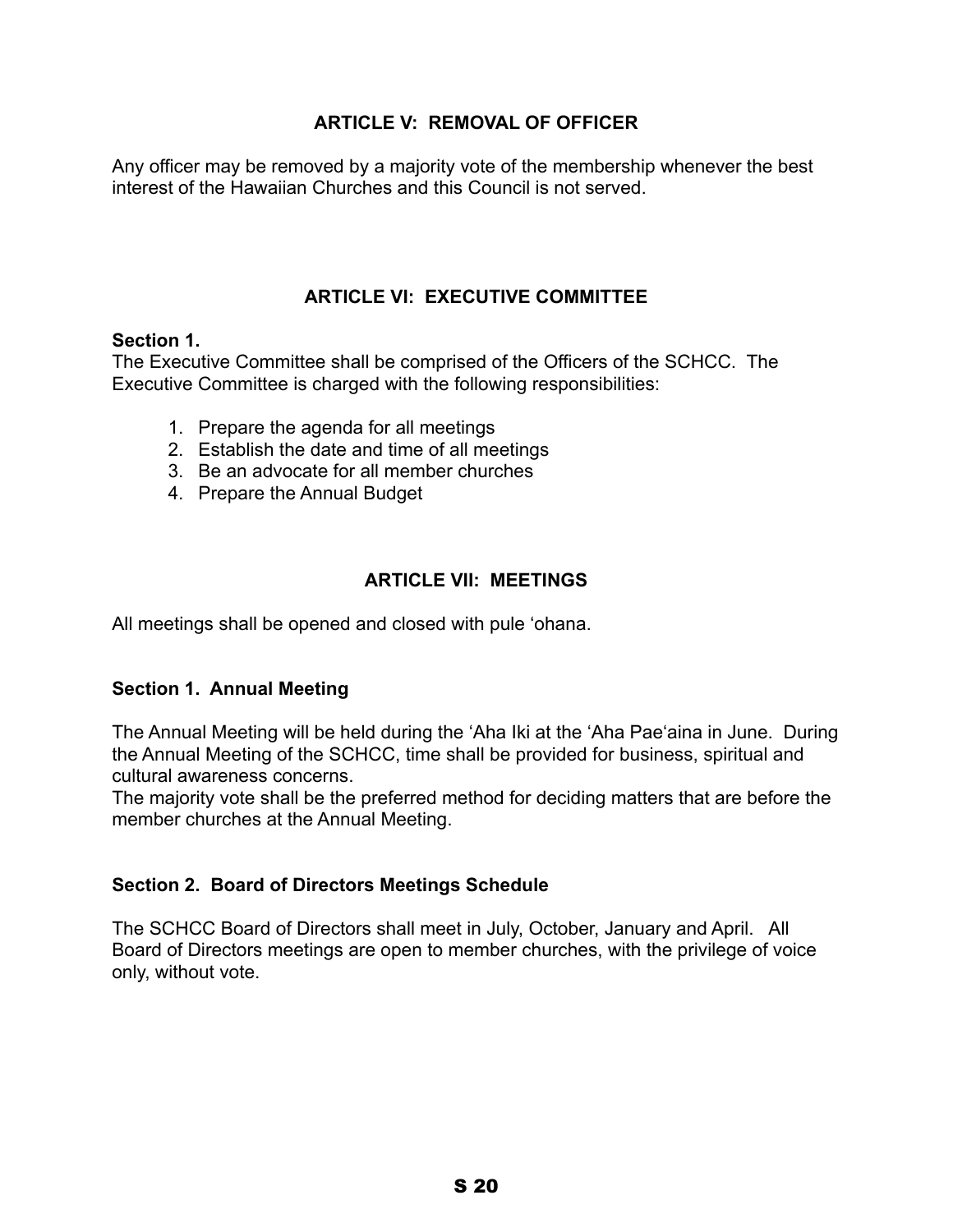#### **Section 3. Special Meetings**

Special meetings may be called by the Board of Directors, by written notice sent out electronically or by U.S. Mail fourteen (14) days in advance to active member churches, stating time, place and purpose of the special meeting.

#### **ARTICLE VIII: STANDING COMMITTEES**

#### **Section 1. Standing Committees**

The Standing Committees shall be: (1) Repair and Maintenance of Small Membership Hawaiian Churches. (2) Endowment / Scholarship.

The Committee chairpersons shall be members of the Board of Directors and will be appointed by the Board of Directors. The Chairperson of the Committee for Repair and Maintenance of Small Membership Hawaiian Churches, shall be the Vice President. The Chairperson of the Endowment / Scholarship Standing Committee will maintain the autonomy of the independently funded programs reporting through the SCHCC. (Endowment / Scholarship Standing Committees may include Kahu Richard Wong Endowment Fund, William Keliʻihoʻomalu Scholarship, Katherine and Clay Wery Fund and others).

#### **Section 2. Task Forces and Special Committees:**

The President may establish Task Forces and Special Committees to address special issues and needs with majority approval votes from the Board of Directors.

#### **ARTICLE IX: INDEMNIFICATION AND INSURANCE**

#### **Section 1.**

The SCHCC shall indemnify each person who was or is a party or is threatened to be made a party to any threatened, pending or completed action, suit or proceeding, whether civil, criminal, administrative, or investigative (other than an action by or in the right of the SCHCC) if that person is or was a director, officer or agent (hereinafter to include volunteers) of the SCHCC, against expenses (including attorneys' fees), judgments, fines, settlements, and other amounts actually and reasonably incurred in connection with the proceeding if the person acted in good faith and in a matter the person reasonably believed to be in or not opposed to the best interests of the SCHCC, and, with respect to any criminal proceedings, had no reasonable cause to believe the conduct of the person was unlawful. The termination of any proceedings by judgment, order, settlement, conviction or upon plea of *nolo contendere* or its equivalent, shall not, of itself, create a presumption that the person did not act in good faith and in a manner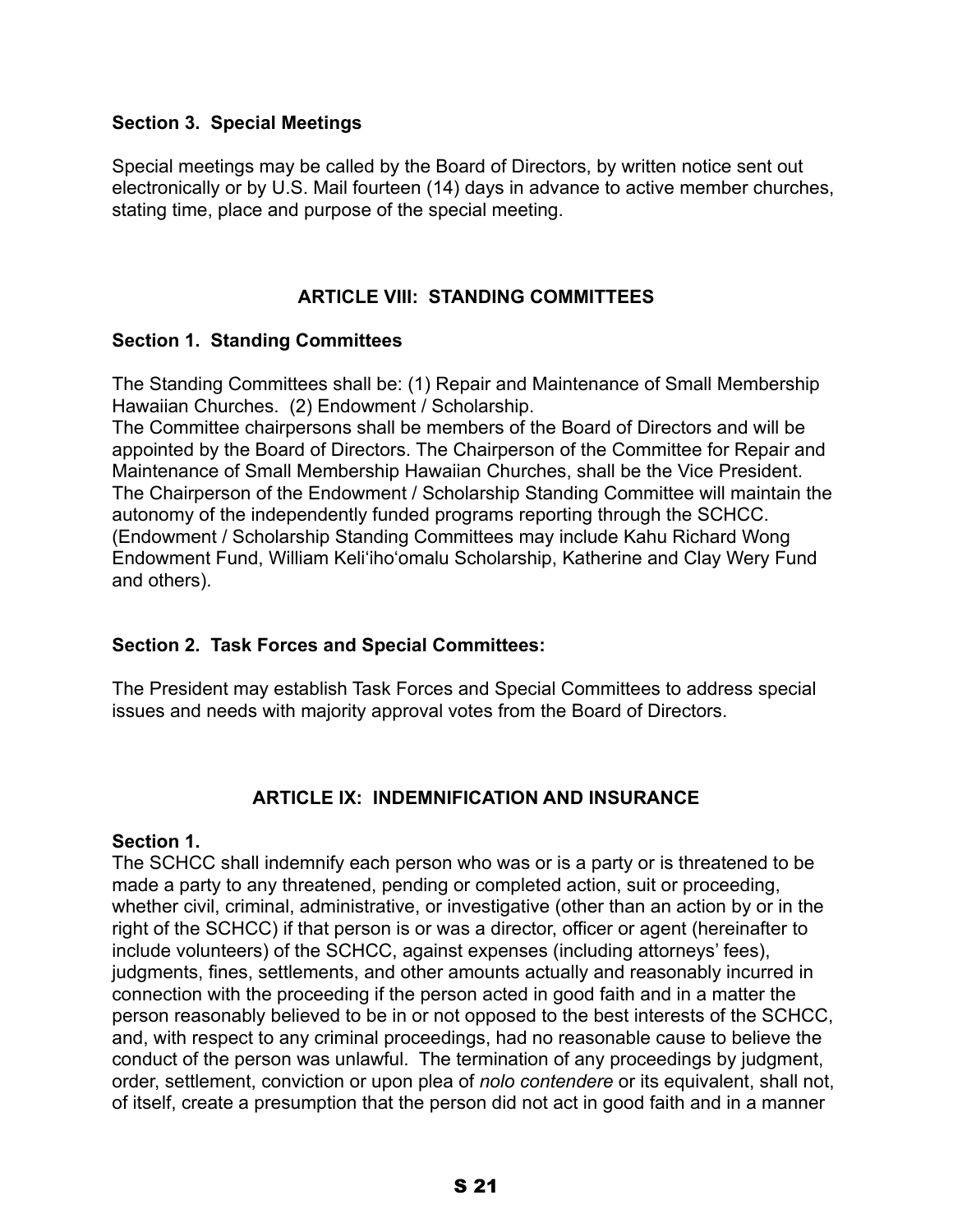which the person reasonably believed to be in or not opposed to the best interests of the SCHCC and, with respect to any criminal action or proceeding, had reasonable cause to believe that other person's conduct was unlawful.

#### **Section 2.**

The SCHCC shall indemnify each person who was or is party or is to be made a party to any threatened, pending or completed action or suit in the right of the SCHCC to procure a judgment in its favor because that person is or was a director, officer, or agent of the SCHCC against expenses (including attorney's fees) actually and reasonably incurred by the person in connection with the defense of settlement of the action if the person acted in good faith and in a matter the person reasonably believed to be in or not opposed to the best interest of the SCHCC, except that no indemnification shall be made in respect of any claim, issue, or matter as to which the person shall have been adjudged to be liable for negligence or misconduct in the performance of the person's duty to the SCHCC unless and only to the extent that the court in which the action or suit was brought shall determine upon application that, despite the adjudication of liability but in view of all the circumstances of the case, the person is fairly and reasonably entitled to indemnity for such expenses as the court deems proper.

#### **Section 3.**

To the extent that a director, officer, or agent of the SCHCC has been successful on the merits or otherwise in defending any proceeding referred to in Sections 1 or 2 of this Article, or in defense of any claim, issue or matter therein, such person shall be indemnified by the SCHCC against expenses (including attorney's fees) actually and reasonably incurred by such person in connection therewith.

#### **Section 4.**

Any indemnification under Sections 1 and 2 of this Article (unless ordered by a Court) shall be made by the SCHCC only if authorized in the specific case upon determination that indemnification of the director, officer or agent is proper in the circumstances because the director, officer, or agent has met the applicable standard of conduct set forth in Sections 1 or 2.. The determination shall be made (a) by the Board of Directors by a majority vote of quorum consisting of directors who were not parties to the proceeding, or (b) if a quorum is not obtainable, or even, if obtainable if a quorum of disinterested directors so directs, by the independent legal counsel in a written opinion to the SCHCC or (c) by the court in which the proceeding is or was pending upon application made by the SCHCC or the director, officer, or agent or the attorney or other person rendering services in connection with the defense, whether or not the application by the director, officer, agent, attorney or other person opposed by the SCHCC.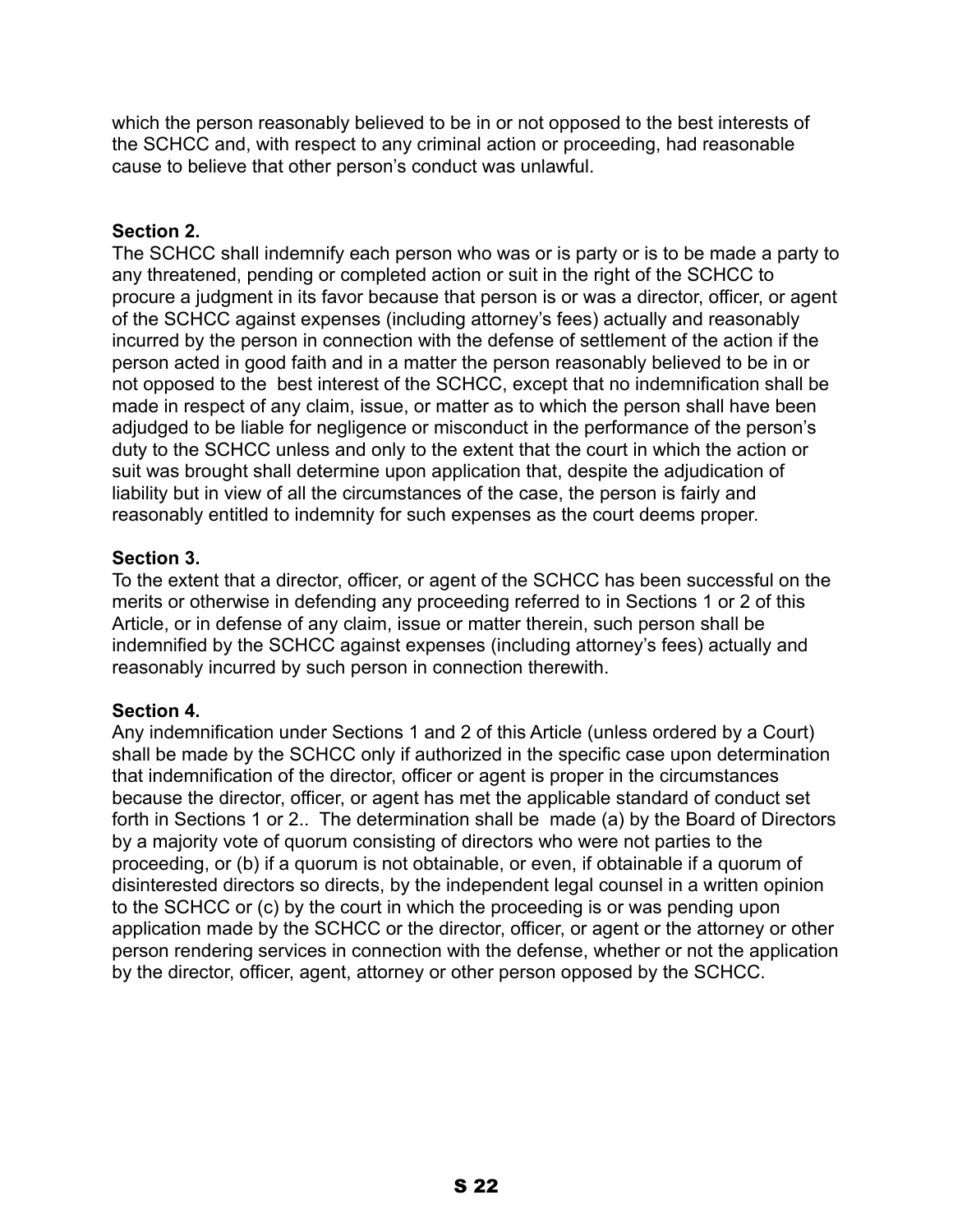#### **Section 5.**

Expenses incurred in defending any proceeding may be paid by the SCHCC in advance of the final disposition of the proceeding as authorized by the Board of Directors in a particular case upon receipt of an undertaking by or on behalf of the director, officer, or agent to repay such amount unless it shall ultimately be determined that the director, officer or agent entitled to be indemnified by the SCHCC as authorized in this article.

#### **Section 6.**

The indemnification provided by this Article shall not be deemed exclusive of any other rights to which those indemnified may be entitled and shall continue as to a person who has ceased to be a director, officer, or agent and shall insure to the benefit of the heirs and personal representatives of such a person.

#### **Section 7.**

The SCHCC shall have the power to purchase and maintain insurance on behalf of any director, officer, or agent of the SCHCC against any liability asserted against or incurred by the director, officer, or agent in any such capacity or arising out of the director's, officer's or agent's status as such, whether or not the SCHCC would have the power to indemnify the director, officer, or agent against liability under this Article.

#### **ARTICLE X: DISSOLUTION CLAUSE**

Upon the dissolution of the State Council of Hawaiian Congregational Churches, assets shall be distributed for one or more exempt purposes within the meaning of section 501(c)(3) of the Internal Revenue Code, or the corresponding section of any future federal tax code, or shall be distributed to the federal government, or to a state or local government, for a public purpose. Any such assets not so disposed of shall be disposed of by a Court of Competent Jurisdiction of the county in which the principal office of the corporation is then located, exclusively for such purposes or to such organization or organizations, as said Court shall determine, which are organized and operated exclusively for such purposes.

#### **ARTICLE XI: FISCAL YEAR**

The fiscal year of the SCHCC shall be from July 1 through June 30.